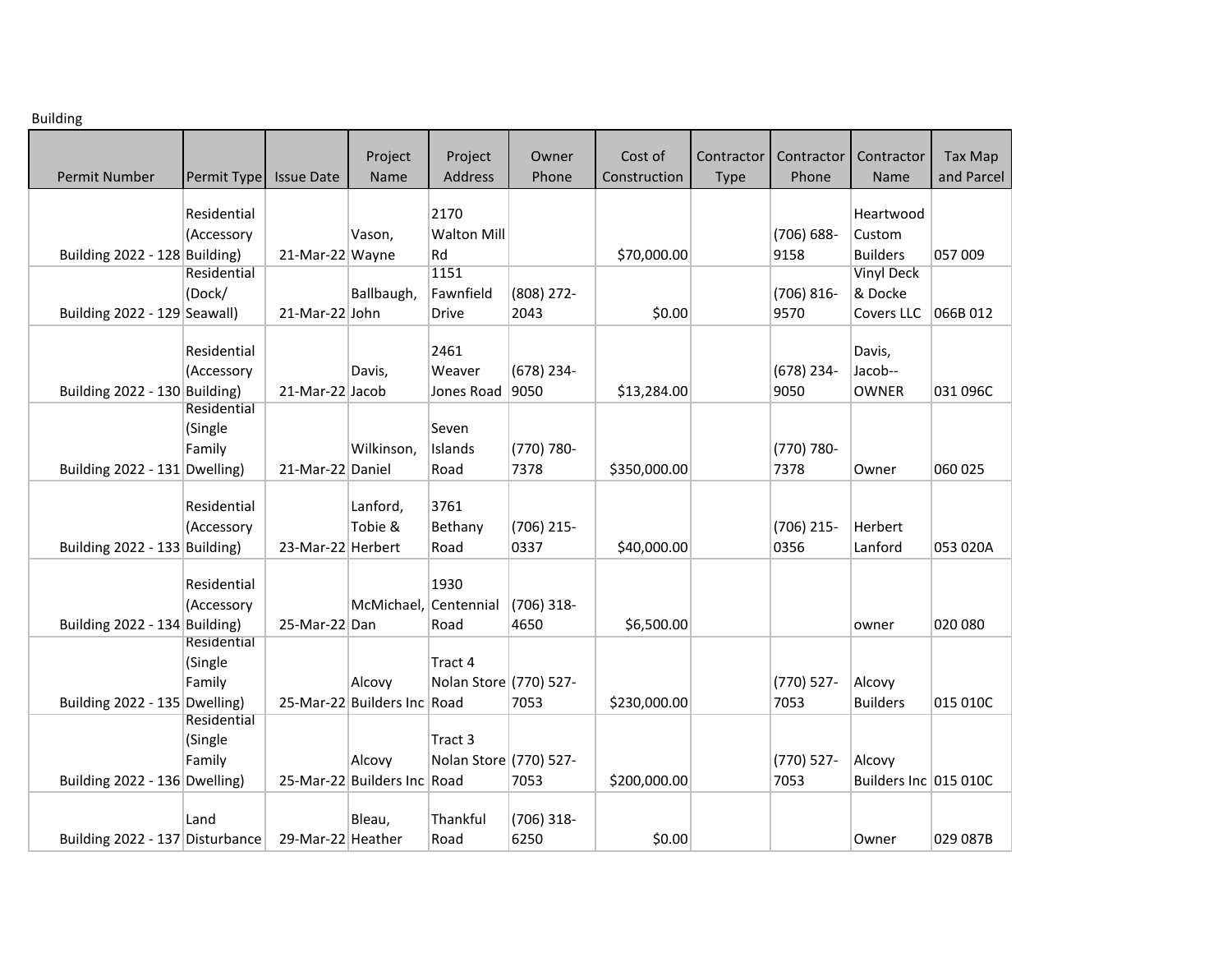|                                 | Manutactur   |                     |                    |                       |              |              |               |                   |          |
|---------------------------------|--------------|---------------------|--------------------|-----------------------|--------------|--------------|---------------|-------------------|----------|
|                                 | ed Home      |                     |                    |                       |              |              |               |                   |          |
|                                 | (Multi       |                     | Bleau,             | Thankful              | $(706)$ 318- |              |               |                   |          |
| Building 2022 - 138 Section)    |              | 29-Mar-22 Heather   |                    | Road                  | 6250         | \$176,132.00 |               | Owner             | 029 087B |
|                                 |              |                     |                    |                       |              |              |               |                   |          |
|                                 | Residential  |                     |                    | 1980                  |              |              |               |                   |          |
|                                 | (Addition &  |                     | Redd,              | Bostwick              | (770) 362-   |              |               |                   |          |
| Building 2022 - 139 Remodel)    |              | 29-Mar-22 Jameson   |                    | Road                  | 0779         | \$75,000.00  |               | owner             | 027 058  |
|                                 | Residential  |                     |                    | 1070                  |              |              |               |                   |          |
|                                 | (Accessory   |                     | Pure Built         | Grahams               | $(706)$ 414- |              | $(678) 629 -$ | <b>Pure Built</b> |          |
|                                 |              | 29-Mar-22 Homes     |                    | <b>Drive</b>          | 2291         |              | 4240          |                   |          |
| Building 2022 - 140 Building)   |              |                     | Algin              | 1879                  |              | \$45,000.00  |               | Homes             | 028 003J |
|                                 | Residential  |                     | Properties         | Newborn               | (770) 846-   |              |               |                   |          |
|                                 |              | 29-Mar-22 LLC       |                    | Road                  | 5289         | \$15,000.00  |               |                   | 021 003C |
| Building $2022 - 141$ (Remodel) |              |                     |                    |                       |              |              |               | Infinite          |          |
|                                 | Communica    |                     | Verizon            | 1650                  |              |              |               | Wireless          |          |
|                                 | tion Tower   |                     | Wireless-          | Sewell                | (770) 335-   |              | $(678)$ 580-  | Services          |          |
| Building 2022 - 142 (Upgrade)   |              | 29-Mar-22 BioMed    |                    | Road                  | 4043         | \$0.00       | 7236          | <b>LLC</b>        | 014 001A |
|                                 | Residential  |                     |                    |                       |              |              |               |                   |          |
|                                 | (Single      |                     |                    | Prospect              |              |              |               |                   |          |
|                                 | Family       |                     | Cromer,            | Road Tract            | (770) 527-   |              |               |                   |          |
| Building 2022 - 143 Dwelling)   |              | 29-Mar-22 Scott     |                    | 11                    | 1477         | \$385,000.00 |               | owner             | 010 023H |
|                                 |              |                     |                    |                       |              |              |               | Georgia           |          |
|                                 | Residential  |                     |                    |                       |              |              |               | Boy               |          |
|                                 | (Accessory   |                     | Wilke,             | 6080 Dixie            | (678) 794-   |              | (770) 480-    | Constructio       |          |
| Building $2022 - 144$ Building) |              | 31-Mar-22 Richard   |                    | Hwy                   | 5020         | \$35,000.00  | 7975          | n                 | 012 160A |
|                                 |              |                     |                    | 1111                  |              |              |               |                   |          |
|                                 | Agricultural |                     | Lopez,             | Pennington (706) 474- |              |              |               |                   |          |
| Building 2022 - 145 (Other)     |              | 31-Mar-22 Rosalio   |                    | Road                  | 4004         | \$10,000.00  |               |                   | 036 104  |
|                                 |              |                     |                    |                       |              |              |               |                   |          |
|                                 | Residential  |                     | Bishop,            |                       |              |              |               | Milford           |          |
|                                 | (Accessory   |                     | Kenny &            | 4550 Dixie            |              |              | (706) 713-    | Constructio       |          |
| Building 2022 - 146 Building)   |              | 31-Mar-22 Jane      |                    | Hwy                   |              | \$128,000.00 | 1057          | n                 | 020 015B |
|                                 | Residential  |                     |                    |                       |              |              |               |                   |          |
|                                 | (Single      |                     |                    |                       |              |              |               |                   |          |
|                                 | Family       |                     | Middlebroo Peppers |                       | (678) 920-   |              |               |                   |          |
| Building 2022 - 147 Dwelling)   |              | 31-Mar-22 ks, Aaron |                    | Road                  | 4229         | \$257,000.00 |               | owner             | 008 024A |
|                                 |              |                     |                    |                       |              |              |               |                   |          |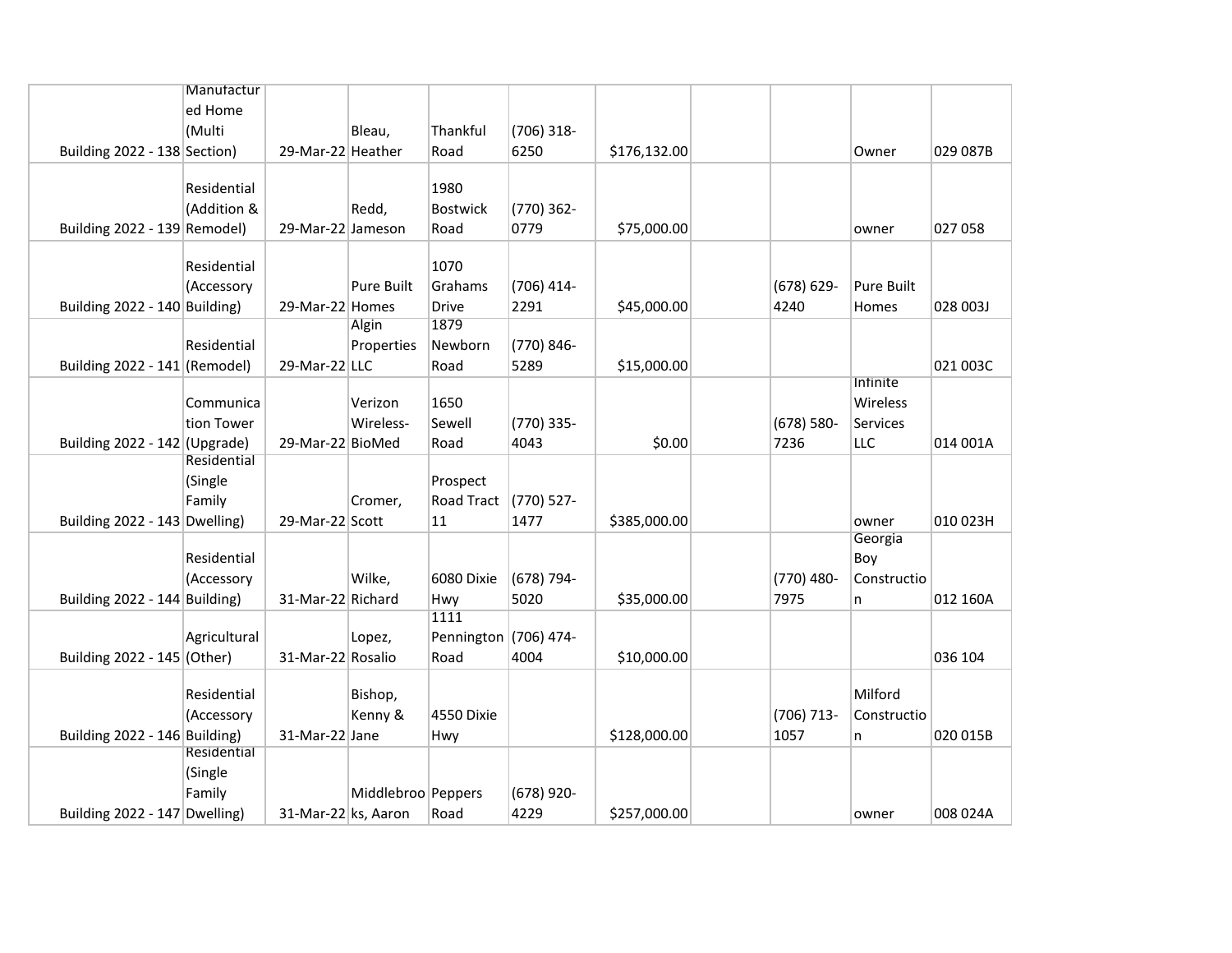|                                 | Residential                                   |                    |                         |                                  |                       |                          |             |                    |                   |          |
|---------------------------------|-----------------------------------------------|--------------------|-------------------------|----------------------------------|-----------------------|--------------------------|-------------|--------------------|-------------------|----------|
|                                 | (Single                                       |                    |                         | 1500                             |                       |                          |             |                    |                   |          |
|                                 | Family                                        |                    | Pure Built              | Plantation                       | (678) 629-            |                          | Residential | (678) 629-         | Pure Built        |          |
| Building 2022 - 148 Dwelling)   |                                               | 31-Mar-22 Homes    |                         | Road                             | 4240                  | \$400,000.00 Contractor  |             | 4240               | Homes             | 024 025A |
|                                 | Residential                                   |                    |                         |                                  |                       |                          |             |                    |                   |          |
|                                 | (Single                                       |                    |                         | Old                              |                       |                          |             |                    | O'Neal            |          |
|                                 | Family                                        |                    | Rabern                  | Buckhead                         | (770) 480-            |                          |             | (404) 397-         | Constructio       |          |
| Building 2022 - 149 Dwelling)   |                                               | 01-Apr-22 Farm     |                         | Road                             | 2491                  | \$300,000.00 Residential |             | 6111               | n                 | 044 060  |
|                                 | Agricultural<br>(Existing<br>Permit<br>Upgrad |                    |                         |                                  |                       |                          |             |                    |                   |          |
|                                 | BP2022-                                       |                    | Jack's Creek 2291 Price |                                  | (706) 474-            |                          |             | (706) 342-         |                   |          |
| Building 2022 - 150 066)        |                                               | 01-Apr-22 Farm     |                         | Mill Road                        | 2554                  | \$25,000.00              |             | 9966               | Lee Nunn          | 007 039  |
|                                 | Land                                          |                    | Gunn,                   | 1290<br>Chilton<br>Woods         | $(706)$ 318-          |                          |             |                    |                   |          |
| Building 2022 - 151 Disturbance |                                               | 04-Apr-22 James    |                         | Road                             | 0416                  | \$0.00                   |             |                    | Owner             | 013 172  |
| Building $2022 - 152$ dition)   | Residential<br>(Accessory<br>Building)(Ad     | 04-Apr-22 James    | Gunn,                   | 1290<br>Chilton<br>Woods<br>Road | $(706)$ 318-<br>0416  | \$6,500.00               |             |                    | Owner             | 013 172  |
|                                 |                                               |                    |                         | 2160                             |                       |                          |             |                    |                   |          |
|                                 | Residential                                   |                    | Pennington Monticello   |                                  |                       |                          |             | $(706)$ 318-       | Mark              |          |
| Building 2022 - 154 Pool House  |                                               | 07-Apr-22, Daniel  |                         | Hwy                              |                       | \$0.00                   |             | 7960               | Wilkins           | 038 031D |
| Building 2022 - 155 (Addition)  | Residential                                   | 07-Apr-22 Donnie   | Whitten,                | 1031<br>Baldwin<br>Dairy Road    | $(706) 818 -$<br>1569 | \$0.00                   |             | (470) 214-<br>2174 | Steve Hollis 052A |          |
|                                 |                                               |                    | Tucker,                 |                                  |                       |                          |             |                    |                   |          |
|                                 | Land                                          |                    | Kevin and               | Binford                          | $(678)$ 855-          |                          |             |                    |                   |          |
| Building 2022 - 156 Disturbance |                                               | 12-Apr-22 Heather  |                         | Road                             | 5661                  | \$0.00                   |             |                    | owner             | 050 008  |
| Building 2022 - 157 Building)   | Residential<br>(Accessory                     | 18-Apr-22 Mitchell | Cann,                   | Sandy<br>Creek Road 0900         | (706) 424-            | \$100,000.00             |             |                    |                   | 024 029B |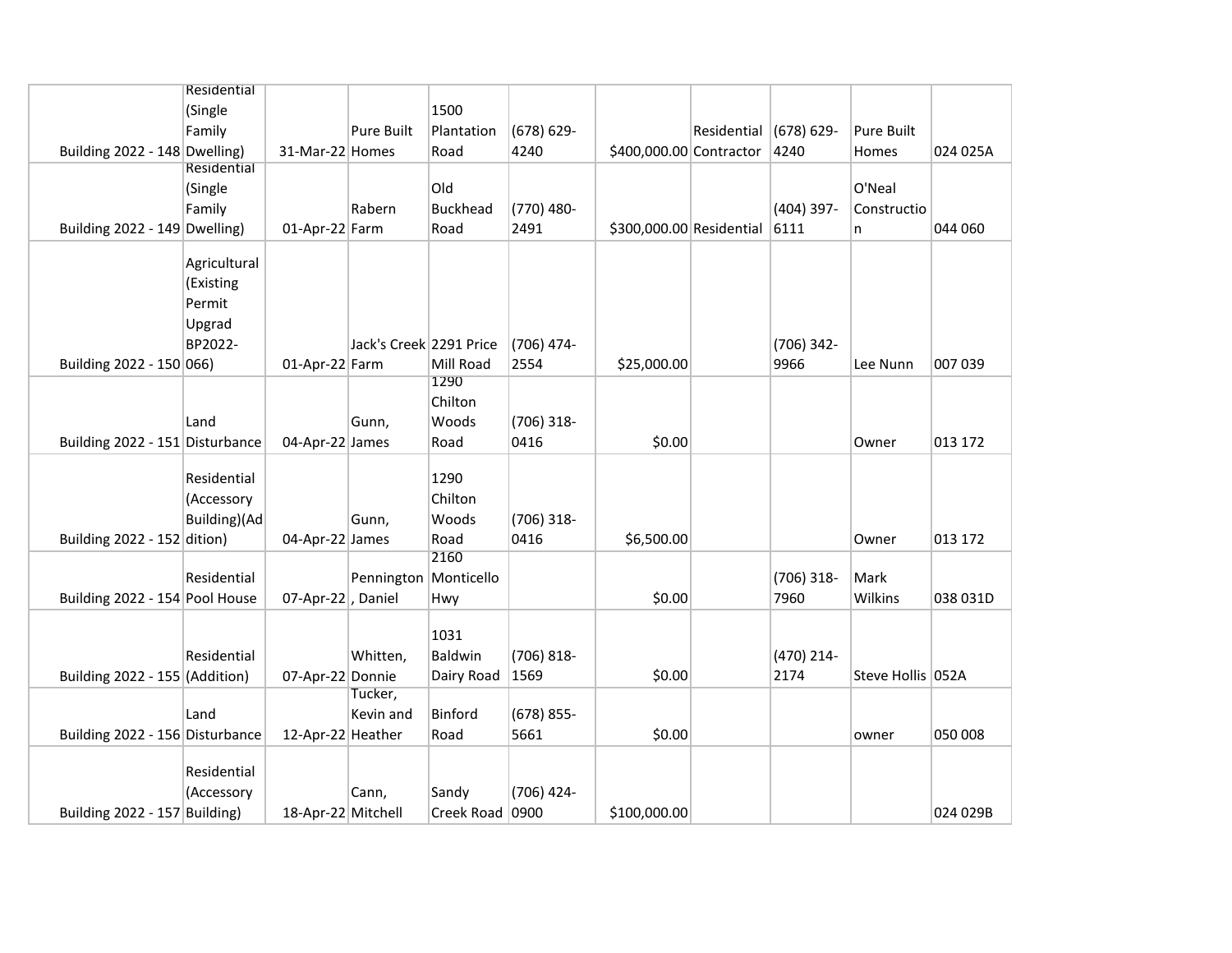|                                  | Residential |                    |                           |                       |               |              |               |                     |          |
|----------------------------------|-------------|--------------------|---------------------------|-----------------------|---------------|--------------|---------------|---------------------|----------|
|                                  | (Single     |                    |                           | 4571                  |               |              |               |                     |          |
|                                  | Family      |                    |                           | Athens                | (770) 596-    |              |               |                     |          |
| Building 2022 - 158 Dwelling)    |             |                    | 18-Apr-22 Posey, Evan Hwy |                       | 7384          | \$550,000.00 |               | owner               | 015 035  |
|                                  |             |                    | Walden,                   | 1101                  |               |              |               | Walden              |          |
|                                  | Land        |                    | Brandon &                 | Sailview              | $(904) 868 -$ |              | $(404)$ 392-  | Signature           |          |
| Building 2022 - 159 Disturbance  |             | 19-Apr-22 Summer   |                           | Drive                 | 3685          | \$0.00       | 6940          | Homes               | 065C 041 |
|                                  |             |                    |                           |                       |               |              |               |                     |          |
|                                  | Residential |                    | Pawlowski,                | 1320                  |               |              |               | RJ Holcomb          |          |
|                                  | (Dock/      |                    | Tim &                     | Waterstone (704) 516- |               |              | (706) 347-    | Docks &             |          |
| Building 2022 - 160 Seawall)     |             | 19-Apr-22 Melissa  |                           | Drive                 | 1938          | \$27,000.00  | 0398          | Seawalls            | 051H 016 |
|                                  |             |                    |                           |                       |               |              |               |                     |          |
|                                  | Residential |                    |                           | 1281                  |               |              |               |                     |          |
|                                  | (Dock/      |                    |                           | Grayson               | (951) 297-    |              | $(706) 816 -$ | <b>Vinyl Deck</b>   |          |
| Building $2022 - 161$ Seawall)   |             |                    | 19-Apr-22 Jordan, Eric    | Point Drive           | 1784          | \$27,000.00  | 9570          | & Dock              | 064C 005 |
|                                  | Residential |                    | Wheaton,                  | 1080                  |               |              |               |                     |          |
|                                  | (Dock/      |                    | Henry &                   | Carpenter             | $(678)$ 316-  |              | (706) 816-    | <b>Vinyl Deck</b>   |          |
| Building $2022 - 162$ Seawall)   |             | 19-Apr-22 Jobeth   |                           | Drive                 | 9316          | \$16,000.00  | 9570          | & Dock              | 065B 038 |
|                                  | Residential |                    |                           |                       |               |              |               |                     |          |
|                                  | (Single     |                    |                           |                       |               |              |               |                     |          |
|                                  | Family      |                    |                           | Tract 4               |               |              |               |                     |          |
|                                  | Dwelling)(A |                    | Scully,                   | Cochran               | $(404)$ 343-  |              | (706) 438-    | Robby               |          |
| Building 2022 - 163 cc. Dwelling |             | 19-Apr-22 Jennifer |                           | Road                  | 7227          | \$895,000.00 | 4109          | Shannon             | 061 024E |
|                                  |             |                    |                           |                       |               |              |               |                     |          |
|                                  | Residential |                    |                           | 2261 Old              |               |              |               |                     |          |
|                                  | (Addition & |                    | Compton,                  | <b>Buckhead</b>       | $(678)$ 381-  |              |               |                     |          |
| Building 2022 - 164 Remodel)     |             | 22-Apr-22 David    |                           | Road                  | 6754          | \$22,250.00  |               | owner               | 044 021  |
|                                  |             |                    |                           |                       |               |              |               | Liberty             |          |
|                                  |             |                    |                           | 1120                  |               |              |               | Builders-           |          |
|                                  | Land        |                    | Stallings,                | Sailview              | $(404)$ 432-  |              | $(706)$ 817-  | Scott               |          |
| Building 2022 - 165 Disturbance  |             | 22-Apr-22 Contessa |                           | <b>Drive</b>          | 4380          | \$0.00       | 8795          | Deering             | 065C 006 |
|                                  |             |                    |                           | 2741 Old              |               |              |               |                     |          |
|                                  |             |                    | Rabern,                   | <b>Buckhead</b>       | $(404)$ 291-  |              |               |                     |          |
| Building 2022 - 166 Carport      |             | 22-Apr-22 Walter   |                           | Road                  | 5115          | \$15,000.00  |               | owner               | 044 032  |
| Building 2022 - 167              |             | 22-Apr-22          |                           |                       |               | \$0.00       |               |                     |          |
|                                  |             |                    |                           | 1050                  |               |              |               |                     |          |
|                                  | Residential |                    | Carrera,                  | Sweetbriar            | $(404)$ 310-  |              | (706) 474-    |                     |          |
| Building 2022 - 168 Garage       |             | 22-Apr-22 Marie    |                           | Trace                 | 4570          | \$50,000.00  | 2793          | Chad Rolins 015 059 |          |
|                                  |             |                    |                           |                       |               |              |               |                     |          |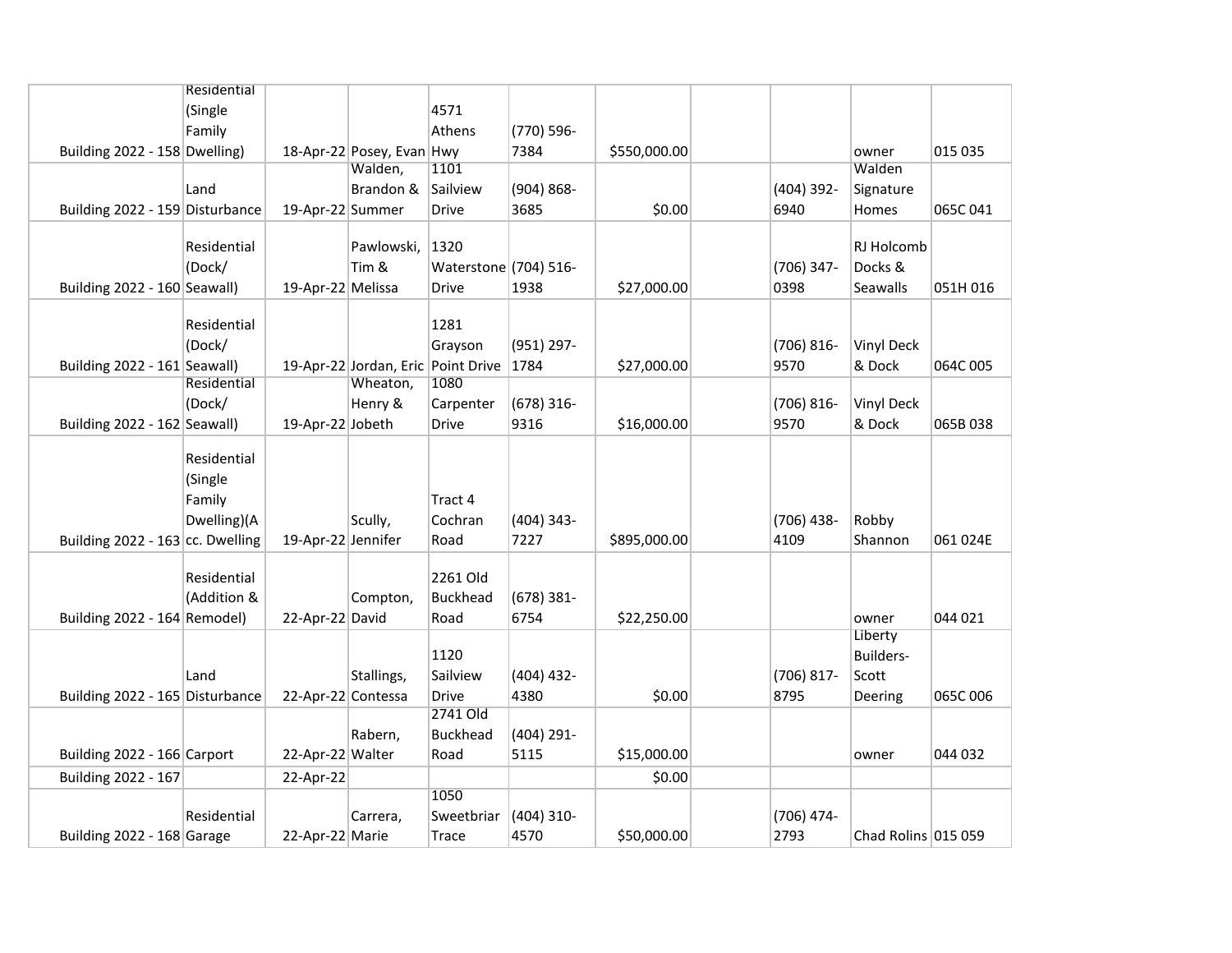|                                 |             |                |            | 1031                  |            |                          |                    |               |                      |          |
|---------------------------------|-------------|----------------|------------|-----------------------|------------|--------------------------|--------------------|---------------|----------------------|----------|
|                                 |             |                | Waters     | Apalachee             |            |                          |                    |               |                      |          |
|                                 | Land        |                | Edge-Lot   | Shores                | (706) 707- |                          |                    | (706) 707-    | San Ygnacio          |          |
| Building 2022 - 169 Disturbance |             | 22-Apr-22 11   |            | Court                 | 6389       |                          | \$0.00 Residential | 6389          | Properties           | 051G 011 |
|                                 |             |                |            | 1021                  |            |                          |                    |               |                      |          |
|                                 |             |                | Waters     | Apalachee             |            |                          |                    |               |                      |          |
|                                 | Land        |                | Edge-Lot   | Shores                | (706) 707- |                          |                    | (706) 707-    | San Ygnacio          |          |
| Building 2022 - 170 Disturbance |             | 22-Apr-22 12   |            | Court                 | 6389       |                          | \$0.00 Residential | 6389          | Properties           | 051G 012 |
|                                 |             |                |            | 1011                  |            |                          |                    |               |                      |          |
|                                 |             |                | Waters     | Apalachee             |            |                          |                    |               |                      |          |
|                                 | Land        |                | Edge-Lot   | Shores                | (706) 707- |                          |                    | (706) 707-    | San Ygnacio          |          |
| Building 2022 - 171 Disturbance |             | 22-Apr-22 13   |            | Court                 | 6389       |                          | \$0.00 Residential | 6389          | Properties           | 051G 013 |
|                                 |             |                |            | 1001                  |            |                          |                    |               |                      |          |
|                                 |             |                | Waters     | Apalachee             |            |                          |                    |               |                      |          |
|                                 | Land        |                | Edge-Lot   | Shores                | (706) 707- |                          |                    | (706) 707-    | San Ygnacio          |          |
| Building 2022 - 172 Disturbance |             | 22-Apr-22 14   |            | Court                 | 6389       |                          | \$0.00 Residential | 6389          | Properties           | 051G 014 |
|                                 | Residential |                |            | 1031                  |            |                          |                    |               |                      |          |
|                                 | (Single     |                | Waters     | Apalachee             |            |                          |                    |               |                      |          |
|                                 | Family      |                | Edge-Lot   | Shores                | (706) 707- |                          |                    | (706) 707-    | San Ygnacio          |          |
| Building 2022 - 173 Dwelling)   |             | 22-Apr-22 11   |            | Court                 | 6389       | \$300,000.00 Residential |                    | 6389          | Properties           | 051G 011 |
|                                 | Residential |                |            | 1021                  |            |                          |                    |               |                      |          |
|                                 | (Single     |                | Waters     | Apalachee             |            |                          |                    |               |                      |          |
|                                 | Family      |                | Edge-Lot   | Shores                | (706) 707- |                          |                    | (706) 707-    | San Ygnacio          |          |
| Building 2022 - 174 Dwelling)   |             | 22-Apr-22 12   |            | Court                 | 6389       | \$300,000.00 Residential |                    | 6389          | Properties           | 051G 012 |
|                                 | Residential |                |            | 1011                  |            |                          |                    |               |                      |          |
|                                 | (Single     |                | Waters     | Apalachee             |            |                          |                    |               |                      |          |
|                                 | Family      |                | Edge-Lot   | Shores                | (706) 707- |                          |                    | (706) 707-    | San Ygnacio          |          |
| Building 2022 - 175 Dwelling)   |             | 22-Apr-22 13   |            | Court                 | 6389       | \$300,000.00 Residential |                    | 6389          | Properties           | 051G 013 |
|                                 | Residential |                |            | 1001                  |            |                          |                    |               |                      |          |
|                                 | (Single     |                | Waters     | Apalachee             |            |                          |                    |               |                      |          |
|                                 | Family      |                | Edge-Lot   | Shores                | (706) 707- |                          |                    | (706) 707-    | San Ygnacio          |          |
| Building 2022 - 176 Dwelling)   |             | 22-Apr-22 14   |            | Court                 | 6389       | \$300,000.00 Residential |                    | 6389          | Properties           | 051G 014 |
|                                 |             |                |            |                       |            |                          |                    |               |                      |          |
|                                 | Residential |                |            |                       |            |                          |                    |               | Charles C            |          |
|                                 | (Dock/      |                | O' Kelley, | 1171 White (678) 230- |            |                          |                    | $(706) 816 -$ | Lewis                |          |
| Building 2022 - 177 Seawall)    |             | 22-Apr-22 Gene |            | Oak Way               | 4415       | \$0.00                   |                    | 4433          | Contractors 066C 014 |          |
|                                 |             |                |            |                       |            |                          |                    |               |                      |          |
|                                 | Residential |                |            | 1591                  |            |                          |                    |               |                      |          |
|                                 | (Accessory  |                | Campbell,  | Godfrey               | (770) 294- |                          |                    | $(404)$ 787-  | Leeshire,            |          |
| Building 2022 - 178 Building)   |             | 22-Apr-22 Roy  |            | Road                  | 1072       | \$700,000.00             |                    | 1053          | Inc                  | 049 003  |
|                                 |             |                |            |                       |            |                          |                    |               |                      |          |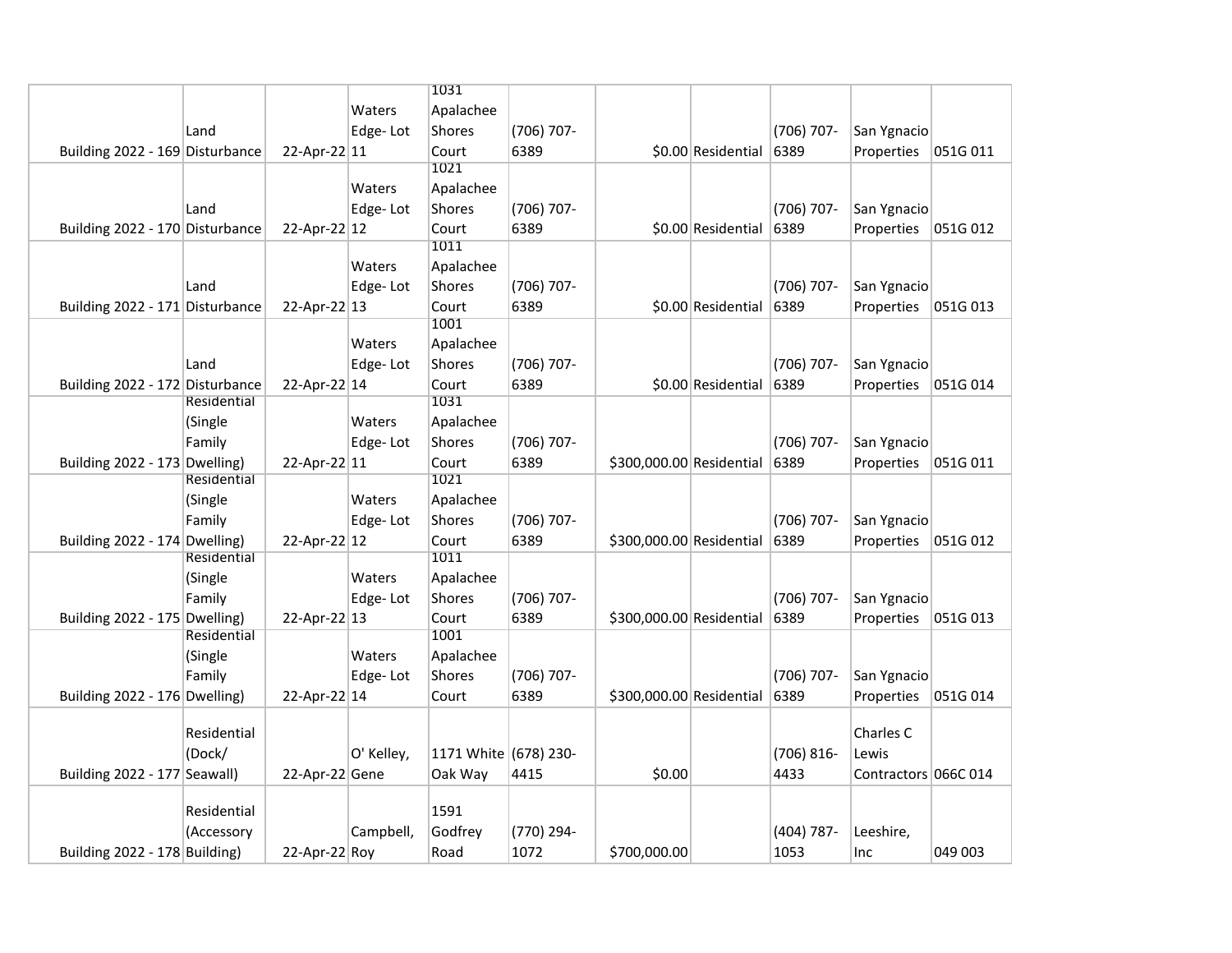|                                  | Residential  |                     |            |                |              |              |               |                   |           |
|----------------------------------|--------------|---------------------|------------|----------------|--------------|--------------|---------------|-------------------|-----------|
|                                  | (Single      |                     |            | 1591           |              |              |               |                   |           |
|                                  | Family       |                     | Campbell,  | Godfrey        |              |              | (706) 318-    | Mark              |           |
| Building 2022 - 179 Dwelling)    |              | 22-Apr-22 Billy     |            | Road           |              | \$300,000.00 | 7960          | Wilkins           | 049 003   |
|                                  | Residential  |                     |            |                |              |              |               |                   |           |
|                                  | (Single      |                     |            |                |              |              |               |                   |           |
|                                  | Family       |                     | Bailey,    | <b>Barrows</b> |              |              | $(706) 818 -$ | Matt              |           |
| Building 2022 - 180 Dwelling)    |              | 25-Apr-22 Jeffrey   |            | Grove Road     |              | \$450,000.00 | 1205          | Knight            | 053 038B  |
|                                  |              |                     |            |                |              |              |               |                   |           |
|                                  | Agricultural |                     |            | 1591           |              |              |               |                   |           |
|                                  | (Implement   |                     | Campbell,  | Godfrey        | (770) 294-   |              | $(404)$ 787-  | Leeshire,         |           |
| Building 2022 - 181 Shed)        |              | $25-Apr-22$ Roy     |            | Road           | 1072         | \$0.00       | 1053          | Inc               | 049 003   |
|                                  |              |                     | Burden,    |                |              |              |               |                   |           |
|                                  | Residential  |                     | Brandon &  | 2871 Parks     | (706) 380-   |              |               |                   |           |
| Building 2022 - 182 (Remodel)    |              | 25-Apr-22 Brittney  |            | Mill Road      | 8023         | \$75,000.00  |               | Owner             | 058 059   |
|                                  | Residential  |                     | Tannehill, | 1551           |              |              |               |                   |           |
|                                  | (Dock/       |                     | T. Michael | Durden         | (702) 305-   |              |               |                   |           |
| Building 2022 - 183 Seawall)     |              | 25-Apr-22 & Carolyn |            | Road           | 3549         | \$27,000.00  |               | owner             | 066C 014  |
|                                  | Residential  |                     |            |                |              |              |               |                   |           |
|                                  | (Single      |                     |            |                |              |              |               |                   |           |
|                                  | Family       |                     | Richards,  | Indian         |              |              | $(678) 629 -$ | Pure Built        |           |
| Building 2022 - 184 Dwelling)    |              | 25-Apr-22 Cole      |            | Creek Road     |              | \$400,000.00 | 4240          | Homes             | 047 003CV |
|                                  |              |                     |            |                |              |              |               |                   |           |
|                                  | Residential  |                     |            |                |              |              |               |                   |           |
|                                  | (Accessory   |                     | Staffins,  | Jones          | (770) 780-   |              |               |                   |           |
| Building 2022 - 185 Building)    |              | 25-Apr-22 Greg      |            | Wood Lane 8128 |              | \$60,000.00  |               | Owner             | 002 0011  |
|                                  | Residential  |                     |            |                |              |              |               |                   |           |
|                                  | (Single      |                     |            | 1120           |              |              |               |                   |           |
|                                  | Family       |                     | Stallings, | Sailview       | $(404)$ 432- |              | $(678) 699 -$ | Scott             |           |
| Building 2022 - 186 Dwelling)    |              | 25-Apr-22 Contessa  |            | Drive          | 4380         | \$795,000.00 | 1286          | Deering           | 065 006   |
|                                  |              |                     |            | 3161           |              |              |               |                   |           |
|                                  | Residential  |                     | Long,      | Athens         | (706) 342-   |              | $(678)$ 409-  | Robby             |           |
| Building $2022 - 187$ (Addition) |              | 25-Apr-22 Christine |            | Hwy            | 5757         | \$35,000.00  | 2132          | Shannon           | 025 038   |
|                                  |              |                     |            | 2630           |              |              |               | <b>Peak Steel</b> |           |
|                                  | Land         |                     | <b>ACE</b> | Eatonton       | (770) 356-   |              | (706) 342-    | Contractors       |           |
| Building 2022 - 188 Disturbance  |              | 25-Apr-22 Hardware  |            | Highway        | 2160         | \$0.00       | 8336          | , LLC             | 046 005B  |
|                                  |              |                     |            |                |              |              |               |                   |           |
|                                  | Land         |                     | Phillips,  | Turner         | (770) 294-   |              | $(706)$ 717-  | Paul              |           |
| Building 2022 - 189 Disturbance  |              | 26-Apr-22 Stephen   |            | Road           | 9784         | \$0.00       | 1367          | Oglesby           | 035 195   |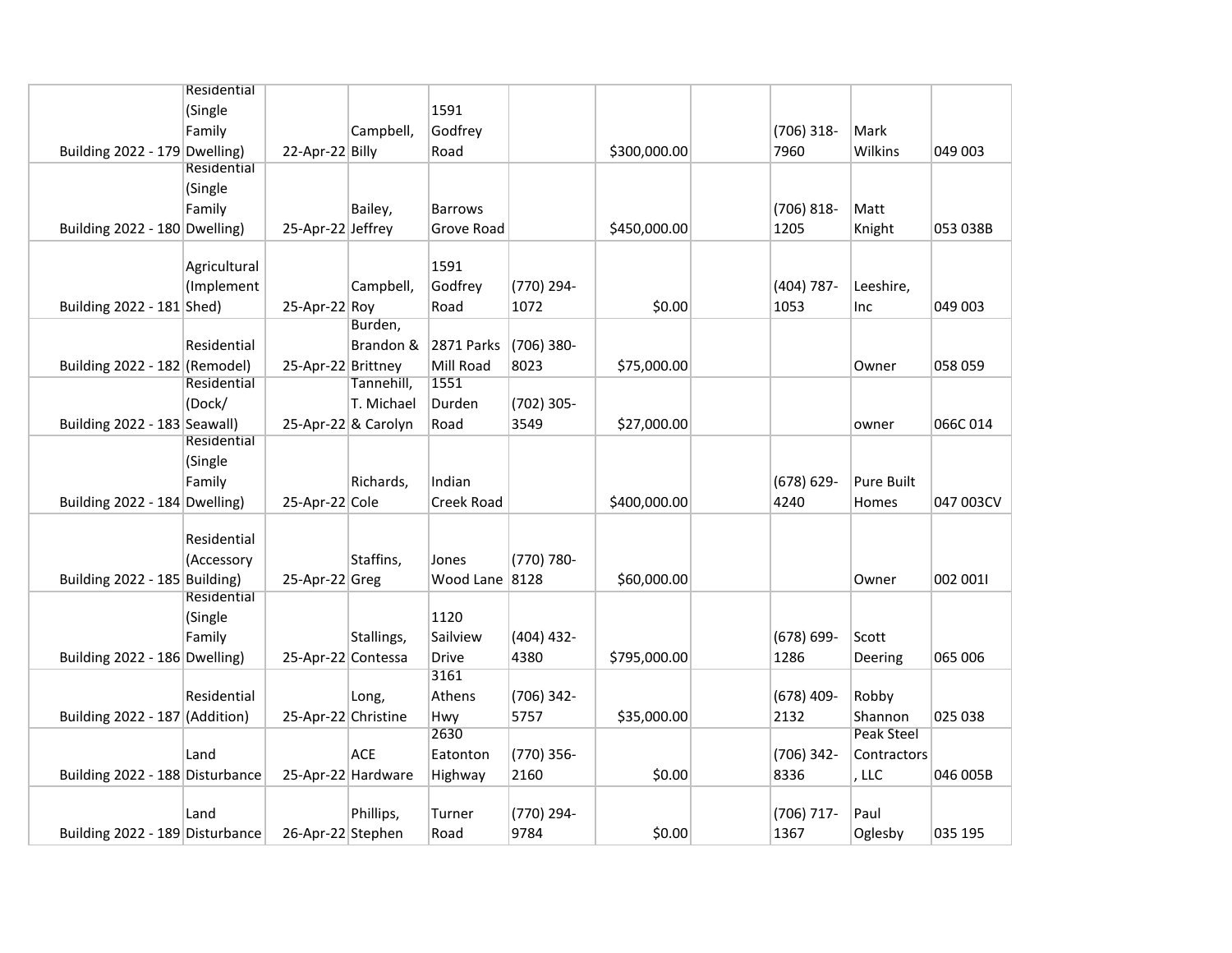## Driveway

|                                  | Driveway    |                    | Project     | Project                | Owner         | Contractor | Contractor |
|----------------------------------|-------------|--------------------|-------------|------------------------|---------------|------------|------------|
| <b>Permit Number</b>             | <b>Type</b> | <b>Issue Date</b>  | <b>Name</b> | <b>Address</b>         | Phone         | Name       | Phone      |
|                                  |             |                    |             | 1241                   |               |            |            |
|                                  |             |                    | Morgan,     | Thankful               | (770) 480-    |            |            |
| Driveway 2022 - 027 Agricultural |             | 25-Mar-22 Tracy    |             | Road                   | 4906          |            |            |
|                                  |             |                    |             | 00                     |               |            |            |
|                                  |             |                    |             | Apalachee              |               |            |            |
|                                  |             |                    | Alcovy      | Road Tract             | $(706)$ 527-  |            |            |
| Driveway 2022 - 028 Residential  |             | 31-Mar-22 Builders |             | 3                      | 7053          | owner      |            |
|                                  |             |                    |             | 00                     |               |            |            |
|                                  |             |                    |             | Apalachee              |               |            |            |
|                                  |             |                    | Alcovy      | Road Tract             | $(706)$ 527-  |            |            |
| Driveway 2022 - 029 Residential  |             | 31-Mar-22 Builders |             | 4                      | 7053          | owner      |            |
|                                  |             |                    |             |                        |               |            |            |
|                                  |             |                    |             |                        |               |            |            |
|                                  |             |                    | Clements,   | 1081 Indian (770) 335- |               |            |            |
| Driveway 2022 - 030 Residential  |             | 01-Apr-22 Thomas   |             | <b>Bend Drive</b>      | 6315          |            |            |
|                                  |             |                    | Walden,     | 1101                   |               |            |            |
|                                  |             |                    | Brandon &   | Sailview               | $(904) 868 -$ |            |            |
| Driveway 2022 - 031 Residential  |             | 19-Apr-22 Summer   |             | <b>Drive</b>           | 3685          |            |            |
|                                  |             |                    |             | 1877                   |               |            |            |
|                                  |             |                    | Yach,       | Newborn                | $(706) 818 -$ |            |            |
| Driveway 2022 - 032 Residential  |             | 22-Apr-22 Daniel   |             | Road                   | 2320          | owner      |            |
|                                  |             |                    | Hughes,     | Prospect               | (770) 401-    | Property   |            |
| Driveway 2022 - 033 Residential  |             | 25-Apr-22 Debra    |             | Road                   | 1978          | owner      |            |

## Electrical

|                       |                    | Electrical  |             |                |       |            |            |
|-----------------------|--------------------|-------------|-------------|----------------|-------|------------|------------|
|                       |                    | Constructio | Project     | Project        | Owner |            | Contractor |
| Permit Number         | <b>Issue Date</b>  | n Type      | <b>Name</b> | <b>Address</b> | Phone | Contractor | Phone      |
|                       |                    |             | Martinez,   | 1726           |       |            |            |
|                       |                    | Additional  | Hernandez   | Hestertown     |       | Power Pro  | 706818510  |
| Electrical 2022 - 072 | 17-Mar-22 Circuits |             | Itzi        | Road           |       | Electric   |            |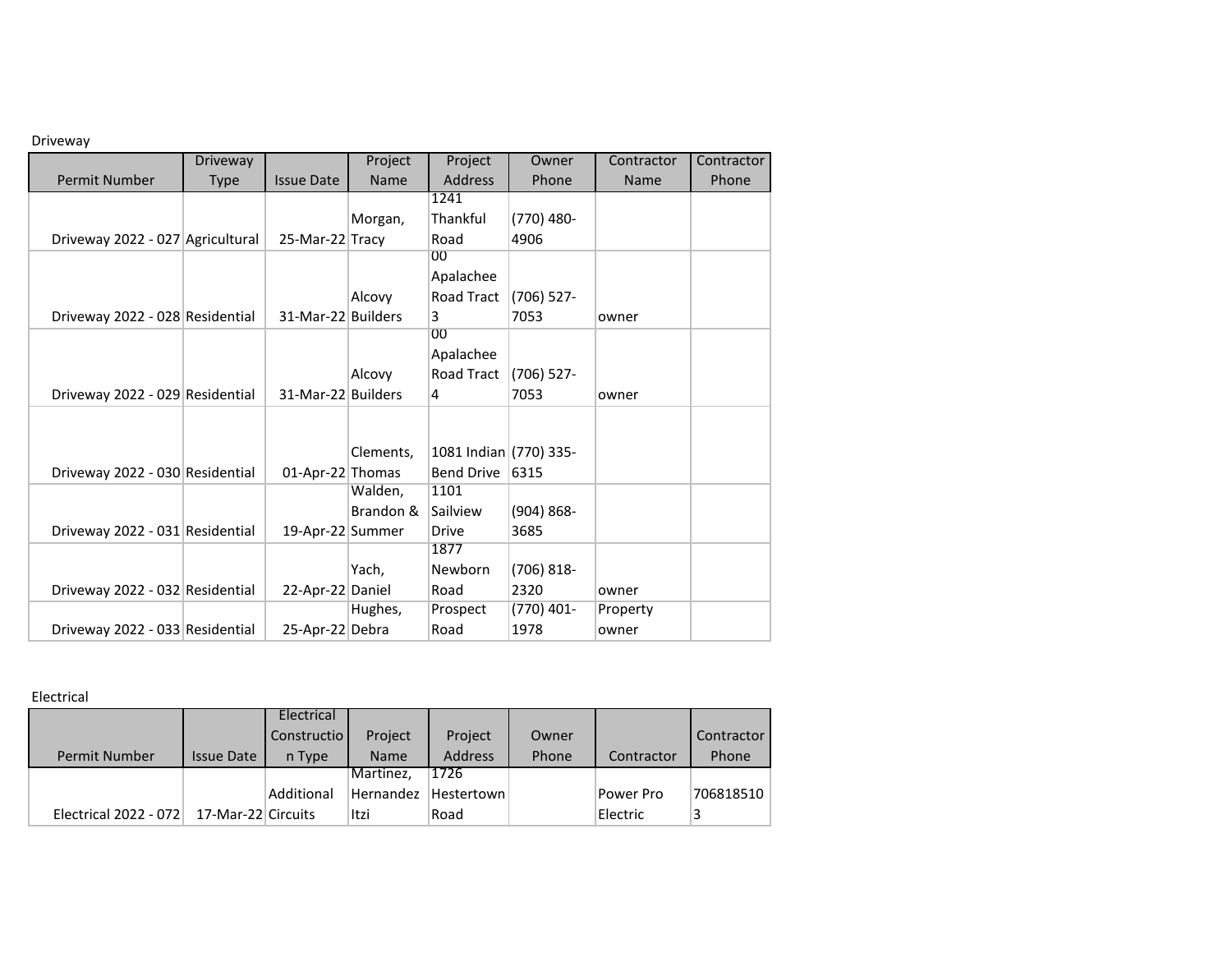|                              |                    | Generator                        | Bottomley,       | 5360 Sandy   |                           | Lance Electric   678201597 |           |
|------------------------------|--------------------|----------------------------------|------------------|--------------|---------------------------|----------------------------|-----------|
| <b>Electrical 2022 - 073</b> |                    | 17-Mar-22 Installation           | Glen             |              | Creek Road 3215019596 Inc |                            | 7         |
|                              |                    | Meter                            |                  | 6041         |                           |                            |           |
|                              |                    | Reconnecti                       |                  | Bethany      |                           |                            |           |
| <b>Electrical 2022 - 074</b> | $18-Mar-22$ on     |                                  | Bell, Danny      | Road         | 7063185330  owner         |                            |           |
|                              |                    |                                  |                  | 1701         |                           |                            |           |
|                              |                    | Additional                       | Pope,            | Launius      | 770-365-                  | Thunderbolt                | 706-613-  |
| <b>Electrical 2022 - 075</b> | 18-Mar-22 Circuits |                                  | William          | Road         | 4912                      | Electric                   | 7727      |
|                              |                    |                                  |                  | 1071         |                           |                            |           |
|                              |                    | <b>New</b>                       |                  | Clubhouse    |                           |                            | 770-978-  |
| Electrical 2022 - 076        |                    | 22-Mar-22 Installation           | DR Horton        | <b>Drive</b> |                           | L&M Electric               | 2300      |
|                              |                    |                                  |                  | 1691         |                           |                            |           |
|                              |                    | Additional                       | Roberts,         | Morgan       |                           |                            |           |
| <b>Electrical 2022 - 077</b> | 22-Mar-22 Circuits |                                  | Thomas           | Drive        | 7706171442   owner        |                            |           |
|                              |                    |                                  |                  | 1030         |                           |                            |           |
|                              |                    | New                              |                  | Clubhouse    |                           |                            | 770-978-  |
| <b>Electrical 2022 - 078</b> |                    | 22-Mar-22 Installation           | DR Horton        | <b>Drive</b> |                           | <b>L&amp;M Electric</b>    | 2300      |
|                              |                    |                                  |                  | 1101         |                           |                            |           |
|                              |                    | <b>New</b>                       |                  | Clubhouse    |                           |                            | 770987230 |
| Electrical 2022 - 079        |                    | 22-Mar-22 Installation           | <b>DR Horton</b> | Drive        |                           | L & M Electric   0         |           |
|                              |                    |                                  |                  | 1020         |                           |                            |           |
|                              |                    | <b>New</b>                       |                  | Clubhouse    |                           |                            | 770-978-  |
| Electrical 2022 - 080        |                    | 22-Mar-22 Installation           | <b>DR Horton</b> | <b>Drive</b> |                           | L&M Electric               | 2300      |
|                              |                    |                                  |                  | 1010         |                           |                            |           |
|                              |                    | <b>New</b>                       |                  | Clubhouse    |                           |                            | 770-978-  |
| Electrical 2022 - 081        |                    | 22-Mar-22 Installation           | <b>DR Horton</b> | <b>Drive</b> |                           | <b>L&amp;M Electric</b>    | 2300      |
|                              |                    |                                  |                  | 1000         |                           |                            |           |
|                              |                    | New                              |                  | Clubhouse    |                           |                            | 770-978-  |
| <b>Electrical 2022 - 082</b> |                    | 22-Mar-22 Installation           | <b>DR Horton</b> | <b>Drive</b> |                           | L&M Electric               | 2300      |
|                              |                    |                                  |                  | 1001         |                           |                            |           |
|                              |                    | <b>New</b>                       |                  | Clubhouse    |                           |                            | 770-978-  |
| <b>Electrical 2022 - 083</b> |                    | 22-Mar-22 Installation           | <b>DR Horton</b> | <b>Drive</b> |                           | L&M Electric               | 2300      |
|                              |                    |                                  |                  | 1011         |                           |                            |           |
|                              |                    | <b>New</b>                       |                  | Clubhouse    |                           |                            | 770-978-  |
| Electrical 2022 - 084        |                    | 22-Mar-22 Installation           | DR Horton        | <b>Drive</b> |                           | L&M Electric               | 2300      |
|                              |                    |                                  |                  | 1021         |                           |                            |           |
|                              |                    | New                              |                  | Clubhouse    |                           |                            | 770-978-  |
| Electrical 2022 - 085        |                    | 22-Mar-22 Installation DR Horton |                  | <b>Drive</b> |                           | L&M Electric               | 2300      |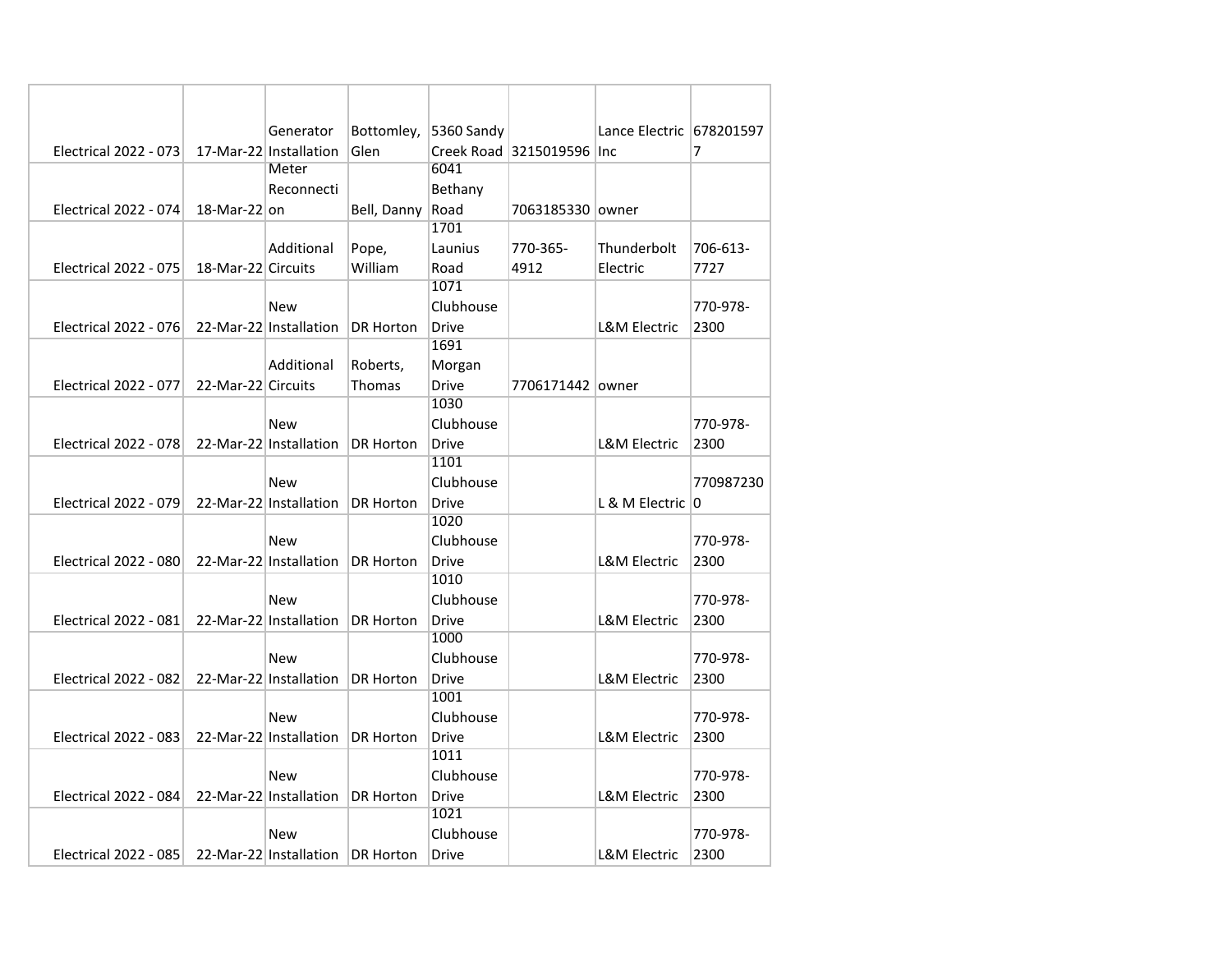|                              |                    |                                |                   | 1040         |                  |                           |           |
|------------------------------|--------------------|--------------------------------|-------------------|--------------|------------------|---------------------------|-----------|
|                              |                    | <b>New</b>                     |                   | Clubhouse    |                  | L & M Electric 1770978230 |           |
| Electrical 2022 - 086        |                    | 22-Mar-22 Installation         | DR Horton         | <b>Drive</b> |                  | Inc                       | 0         |
|                              |                    |                                |                   | 1031         |                  |                           |           |
|                              |                    | <b>New</b>                     |                   | Clubhouse    |                  | L & M Electric 1770978230 |           |
| <b>Electrical 2022 - 087</b> |                    | 22-Mar-22 Installation         | <b>DR Horton</b>  | <b>Drive</b> |                  | Inc                       | 0         |
|                              |                    |                                |                   | 1041         |                  |                           |           |
|                              |                    | <b>New</b>                     |                   | Clubhouse    |                  | L & M Electric 770987230  |           |
| <b>Electrical 2022 - 088</b> |                    | 22-Mar-22 Installation         | <b>DR Horton</b>  | Drive        |                  | Inc                       | 0         |
|                              |                    |                                |                   | 1051         |                  |                           |           |
|                              |                    | <b>New</b>                     |                   | Clubhouse    |                  | L & M Electric 1770978230 |           |
| <b>Electrical 2022 - 089</b> |                    | 22-Mar-22 Installation         | <b>DR Horton</b>  | <b>Drive</b> |                  | Inc                       | 0         |
|                              |                    |                                |                   | 1061         |                  |                           |           |
|                              |                    | <b>New</b>                     |                   | Clubhouse    |                  |                           | 770978230 |
| Electrical 2022 - 090        |                    | 22-Mar-22 Installation         | <b>DR Horton</b>  | <b>Drive</b> |                  | L & M Electric   0        |           |
|                              |                    |                                |                   | 1081         |                  |                           |           |
|                              |                    | <b>New</b>                     |                   | Clubhouse    |                  | L & M Electric 1770978230 |           |
| <b>Electrical 2022 - 091</b> |                    | 22-Mar-22 Installation         | DR Horton         | <b>Drive</b> |                  | Inc                       | 0         |
|                              |                    |                                |                   | 1091         |                  |                           |           |
|                              |                    | <b>New</b>                     |                   | Clubhouse    |                  | L & M Electric            |           |
| <b>Electrical 2022 - 092</b> |                    | 22-Mar-22 Installation         | DR Horton         | <b>Drive</b> |                  | <b>Inc</b>                |           |
|                              |                    | Service                        | Christopher 306 W |              |                  |                           |           |
| Electrical 2022 - 093        | 23-Mar-22 Change   |                                | Henson            | Main St      | 6783501129       |                           |           |
|                              |                    |                                |                   | 1151         |                  | Helton                    |           |
|                              |                    | Additional                     | Balbaugh,         | Fawnfield    | 8082922020       | <b>Electrical</b>         | 478553005 |
| Electrical 2022 - 094        | 23-Mar-22 Circuits |                                | John              | Drive        | 43               | <b>Services</b>           | 4         |
|                              |                    |                                |                   |              |                  |                           |           |
|                              |                    |                                |                   | 2461         |                  |                           |           |
|                              |                    | <b>New</b>                     | Davis, Jake       | Weaver       |                  | Robert                    | 404391230 |
| <b>Electrical 2022 - 095</b> |                    | 28-Mar-22 Installation         | & Katie           | Jones Road   |                  | Herren Jr                 | 4         |
|                              |                    |                                |                   |              |                  | Stover                    |           |
|                              |                    | <b>New</b>                     |                   | 1450 Oil     |                  | Electrical                | 770-905-  |
| <b>Electrical 2022 - 096</b> |                    | 29-Mar-22 Installation         | Whetzel           | Mill Road    |                  | Serivces                  | 5081      |
|                              |                    |                                |                   | 2190         |                  |                           |           |
|                              |                    | <b>New</b>                     |                   | Centennial   |                  |                           | 770-761-  |
| <b>Electrical 2022 - 097</b> |                    | 29-Mar-22 Installation         | Reeves            | Road         |                  | Willco Electric 8379      |           |
|                              |                    |                                |                   | 3501         |                  |                           |           |
|                              |                    |                                | Brown,            | Greensboro   |                  |                           |           |
| Electrical 2022 - 098        |                    | 30-Mar-22 Service Pole Michael |                   | Road         | 7063194785 owner |                           |           |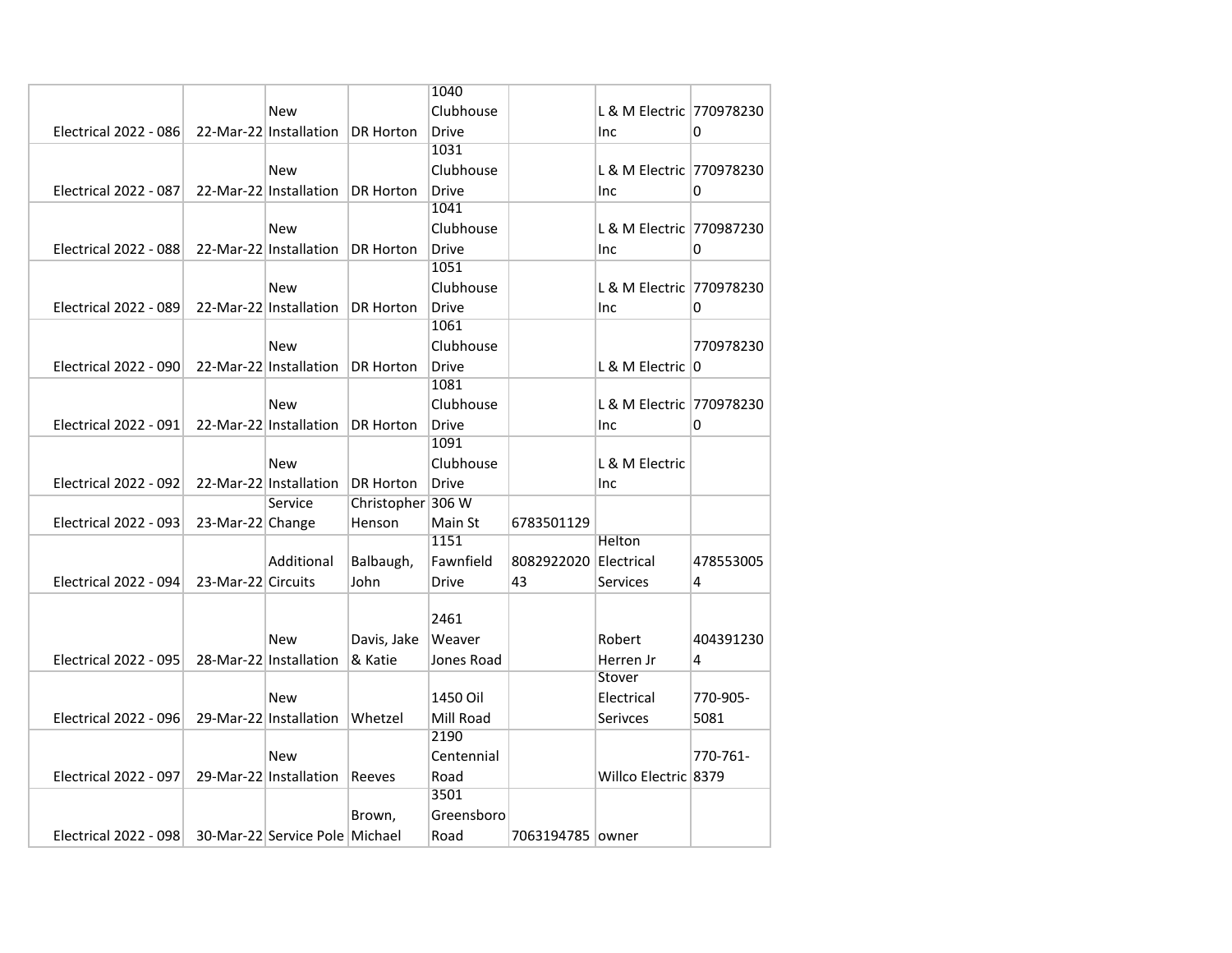|                              |                    |                        |                   | Prospect               |                             |              |           |
|------------------------------|--------------------|------------------------|-------------------|------------------------|-----------------------------|--------------|-----------|
|                              |                    | New                    | Cromer,           | <b>Road Tract</b>      |                             |              |           |
| <b>Electrical 2022 - 099</b> |                    | 30-Mar-22 Installation | Scott             | 11                     | 7705271477 owner            |              |           |
|                              |                    | Meter                  |                   | 3001                   |                             |              |           |
|                              |                    | Reconnecti             | Montgome Bostwick |                        |                             |              |           |
| <b>Electrical 2022 - 100</b> | $31-Mar-22$ on     |                        | ry, David         | Road                   | 7709801174                  |              |           |
|                              |                    |                        |                   | 1380                   |                             |              |           |
|                              |                    | Meter                  |                   | Apalachach             |                             |              |           |
|                              |                    | Reconnecti             |                   | ee River               |                             | Dennis       | 706202329 |
| <b>Electrical 2022 - 101</b> | $31-Mar-22$ on     |                        | Waterstone Road   |                        |                             | Chapman      | 0         |
|                              |                    |                        |                   | 2960                   |                             |              |           |
|                              |                    | Additional             | Deaton,           | Bethany                | 2606304381                  |              |           |
| <b>Electrical 2022 - 103</b> | 01-Apr-22 Circuits |                        | Michael           | Road                   | 1                           | owner        |           |
|                              |                    |                        |                   |                        |                             |              |           |
|                              |                    |                        | Watson,           |                        |                             |              |           |
|                              |                    | New                    | Casey &           | 2807 Sandy             |                             |              |           |
| Electrical 2022 - 104        |                    | 01-Apr-22 Installation | Leslie            |                        | Creek Road 7708687770 owner |              |           |
|                              |                    | Meter                  |                   | 2520                   |                             |              |           |
|                              |                    | Reconnecti             | Hilsman,          | Monticello             |                             |              |           |
| <b>Electrical 2022 - 105</b> | 01-Apr-22 on       |                        | Chris             | Road                   | 7063470650 owner            |              |           |
|                              |                    |                        |                   |                        |                             |              |           |
|                              |                    |                        |                   |                        |                             |              |           |
|                              |                    |                        | Camp Twin         |                        |                             |              |           |
|                              |                    |                        | Lakes-            |                        |                             |              |           |
|                              |                    |                        | Central           | 1391                   |                             |              |           |
|                              |                    | <b>New</b>             |                   | Administrat Keencheefo |                             | J & I Cordon | 770682170 |
| <b>Electrical 2022 - 106</b> |                    | 01-Apr-22 Installation |                   | ion Building onee Road | 4047874100 Electric         |              | 6         |
|                              |                    |                        |                   |                        |                             |              |           |
|                              |                    |                        |                   |                        |                             |              |           |
|                              |                    |                        | Camp Twin   1391  |                        |                             |              |           |
|                              |                    | <b>New</b>             |                   | Lakes-Staff Keenchefoo |                             | J & I Cordon | 770682170 |
| Electrical 2022 - 107        |                    | 01-Apr-22 Installation | Cabin 2           | nee Road               | 4047874100 Electric LLC     |              | 6         |
|                              |                    |                        |                   |                        |                             |              |           |
|                              |                    |                        |                   |                        |                             |              |           |
|                              |                    |                        | Camp Twin 1391    |                        |                             |              |           |
|                              |                    | New                    |                   | Lakes-Staff Keencheefo |                             | J & I Cordon | 770682170 |
| <b>Electrical 2022 - 108</b> |                    | 04-Apr-22 Installation | Cabin 1           | onee Road              | 4047874100 Electric         |              | 6         |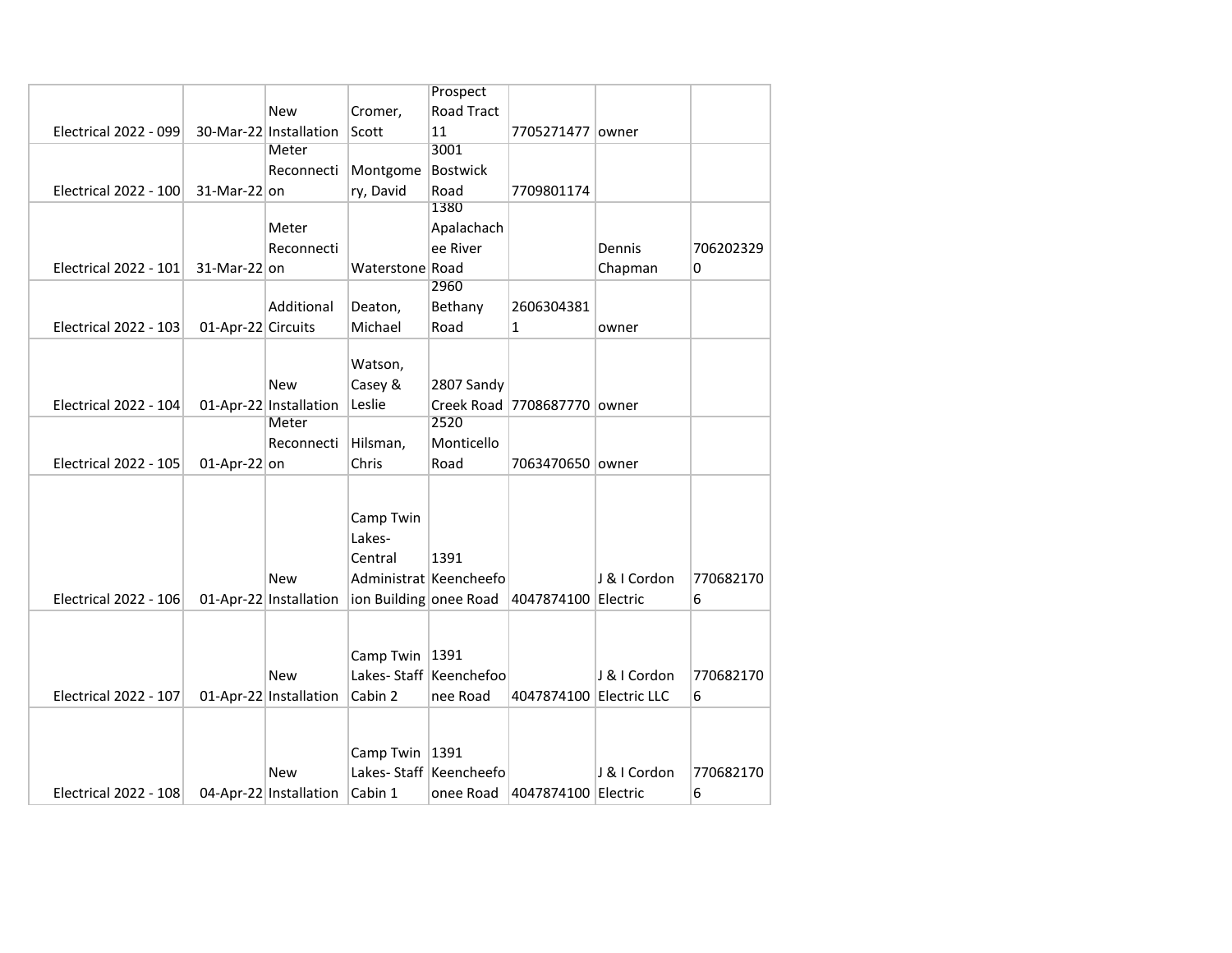|                              |                    |                                | Camp Twin         |                    |                       |                           |           |
|------------------------------|--------------------|--------------------------------|-------------------|--------------------|-----------------------|---------------------------|-----------|
|                              |                    |                                | Lakes Inc-        |                    |                       |                           |           |
|                              |                    |                                | Central           | 1391               |                       |                           |           |
|                              |                    |                                | Admin.            | Keencheefo         |                       |                           | 954581175 |
| Electrical 2022 - 109        |                    | 04-Apr-22 Low Voltage Building |                   | onee Road          |                       | Innuvo Inc                | 6         |
|                              |                    | Meter                          |                   |                    |                       |                           |           |
|                              |                    | Reconnecti                     | Little,           | 1200 Halls         |                       |                           |           |
| <b>Electrical 2022 - 110</b> | 04-Apr-22 on       |                                | Emmanuel          | Lane               | 7064745490            |                           |           |
|                              |                    |                                |                   |                    |                       |                           |           |
|                              |                    | New                            | Benard,           | McNair             |                       | Stoddard                  | 404379559 |
| <b>Electrical 2022 - 111</b> |                    | 11-Apr-22 Installation         | Ryan              | Lane               |                       | Electric                  | 0         |
|                              |                    |                                |                   | 4140               |                       |                           |           |
|                              |                    | <b>New</b>                     |                   | <b>Buckhead</b>    |                       |                           | 678656700 |
| <b>Electrical 2022 - 112</b> |                    | 11-Apr-22 Installation         | Rivera, Raul Road |                    |                       | 4044447611 Jeremy Gaddy 0 |           |
|                              |                    |                                |                   |                    |                       |                           |           |
|                              |                    |                                |                   | 2030               |                       | Tracy Hollis/             |           |
|                              |                    | Service                        | Swank,            | Shadow             |                       | Hollis Air &              | 706612514 |
| <b>Electrical 2022 - 114</b> | 12-Apr-22 Change   |                                | Kent              | Lake Drive         | 8479108216 Electrical |                           | 5         |
|                              |                    |                                | Williams,         | Lower              |                       |                           |           |
|                              |                    | <b>New</b>                     | Ben - Clink,      | Apalachee          |                       | Higdon                    | 706-347-  |
| Electrical 2022 - 115        |                    | 13-Apr-22 Installation         | LLC               | Road               |                       | Electric                  | 0046      |
|                              |                    |                                |                   |                    |                       |                           |           |
|                              |                    |                                | Renowned          | 1171 Old           |                       | Stover                    |           |
|                              |                    | <b>New</b>                     | Breeders &        | <b>Buckhead</b>    | 770-905-              | Electrical                | 770-905-  |
| <b>Electrical 2022 - 116</b> |                    | 13-Apr-22 Installation         | <b>Builders</b>   | Road               | 5081                  | Services, Inc.            | 5081      |
|                              |                    |                                |                   |                    |                       |                           |           |
|                              |                    |                                | Windsor           | 1020               |                       |                           |           |
|                              |                    | <b>New</b>                     | Creek-Lot         | Windsor            |                       |                           | 770-761-  |
| <b>Electrical 2022 - 117</b> |                    | 13-Apr-22 Installation         | 18                | Creek Way          |                       | Willco Electric 8379      |           |
|                              |                    |                                |                   |                    |                       | Powell                    |           |
|                              |                    | Swimming                       |                   | 6080 Dixie         |                       | Electric &                | 770-861-  |
| <b>Electrical 2022 - 118</b> | 18-Apr-22 Pool     |                                | Wilke             | Highway            |                       | Lighting                  | 7853      |
|                              |                    |                                |                   |                    |                       |                           |           |
|                              |                    |                                |                   |                    |                       |                           |           |
|                              |                    | Service                        | Easterbroo        | 1831 Sugar         |                       | Jeremy                    | 770560492 |
| Electrical 2022 - 119        | 19-Apr-22 Change   |                                | k, Colin          | <b>Creek Trail</b> | 7708518578 McCart     |                           | 3         |
|                              |                    |                                |                   |                    |                       |                           |           |
|                              |                    | Additional                     |                   | 1171 White         |                       |                           | 478-288-  |
| <b>Electrical 2022 - 120</b> | 19-Apr-22 Circuits |                                | O'Kelley          | Oak Way            |                       | Collis Electric           | 6331      |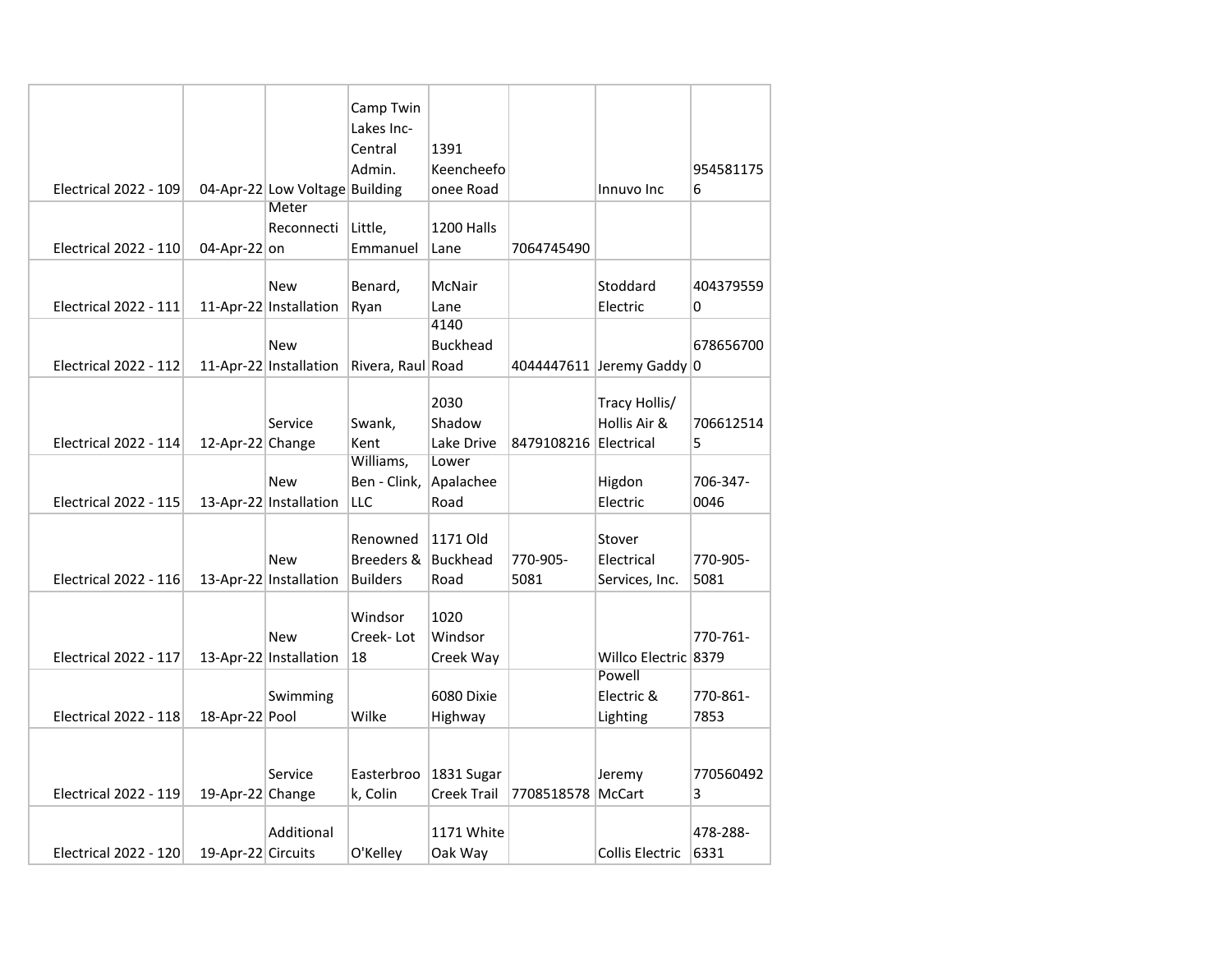|                              |                 |                                 | Camp Twin    |             |                       |                     |           |
|------------------------------|-----------------|---------------------------------|--------------|-------------|-----------------------|---------------------|-----------|
|                              |                 |                                 | Lakes-       | 1391        |                       |                     |           |
|                              |                 | <b>New</b>                      | Medical      | Keencheefo  |                       | J & I Electric,     | 770682170 |
| <b>Electrical 2022 - 121</b> |                 | 21-Apr-22 Installation          | Clinic       | onee Road   | 4047874100            | <b>LLC</b>          | 6         |
|                              |                 |                                 |              |             |                       |                     |           |
|                              |                 |                                 | Camp Twin    |             |                       |                     |           |
|                              |                 |                                 | Lakes-       | 1391        |                       |                     |           |
|                              |                 | <b>New</b>                      | Medical      | Keencheefo  |                       | J & I Electric      | 770682170 |
| <b>Electrical 2022 - 122</b> |                 | 21-Apr-22 Installation          | Housing      | onee Road   | 4047874100 LLC        |                     | 6         |
|                              |                 | Meter                           |              |             |                       |                     |           |
|                              |                 | Reconnecti                      | Harper,      | Baldwin     |                       |                     |           |
| <b>Electrical 2022 - 123</b> | $21$ -Apr-22 on |                                 | <b>Bruce</b> | Dairy Road  | 7063426530 owner      |                     |           |
|                              |                 |                                 | Smith,       | 1040        |                       |                     |           |
|                              |                 |                                 | Jonathan &   | Brownwoo    |                       | James D.            | 706816048 |
| <b>Electrical 2022 - 124</b> |                 | Low Voltage Megan               |              | d Road      |                       | Slaugher Sr         | 7         |
|                              |                 |                                 |              |             |                       |                     |           |
|                              |                 |                                 |              | 1350        |                       | Walton EMC/         |           |
|                              |                 | Permanent                       | Beutel,      | Plantation  |                       | Oconee Well         |           |
| Electrical 2022 - 125        |                 | 22-Apr-22 Service Pole Angelika |              | Road        | 7202067169            | Drillers            |           |
|                              |                 |                                 |              |             |                       |                     |           |
|                              |                 |                                 |              |             |                       |                     |           |
|                              |                 | <b>New</b>                      | Barnhardt,   | 1791 Sandy  |                       |                     |           |
| <b>Electrical 2022 - 126</b> |                 | 26-Apr-22 Installation          | <b>Brad</b>  |             | Creek Road 9196040373 | <b>Lowner</b>       |           |
|                              |                 |                                 |              |             |                       |                     |           |
|                              |                 |                                 |              |             |                       |                     |           |
|                              |                 | <b>New</b>                      | Smart        | 2191 Sugar  |                       | Stoddard            | 404379559 |
| <b>Electrical 2022 - 127</b> |                 | 26-Apr-22 Installation          | Properties   | Creek Trail |                       | Electric            | 0         |
|                              |                 |                                 | Pennington   |             |                       |                     |           |
|                              |                 | <b>New</b>                      | , Robert &   | 6360 West   |                       |                     | 706467327 |
| <b>Electrical 2022 - 128</b> |                 | 26-Apr-22 Installation          | Jennifer     | Dixie Hwy   |                       | <b>Chris Peters</b> | 0         |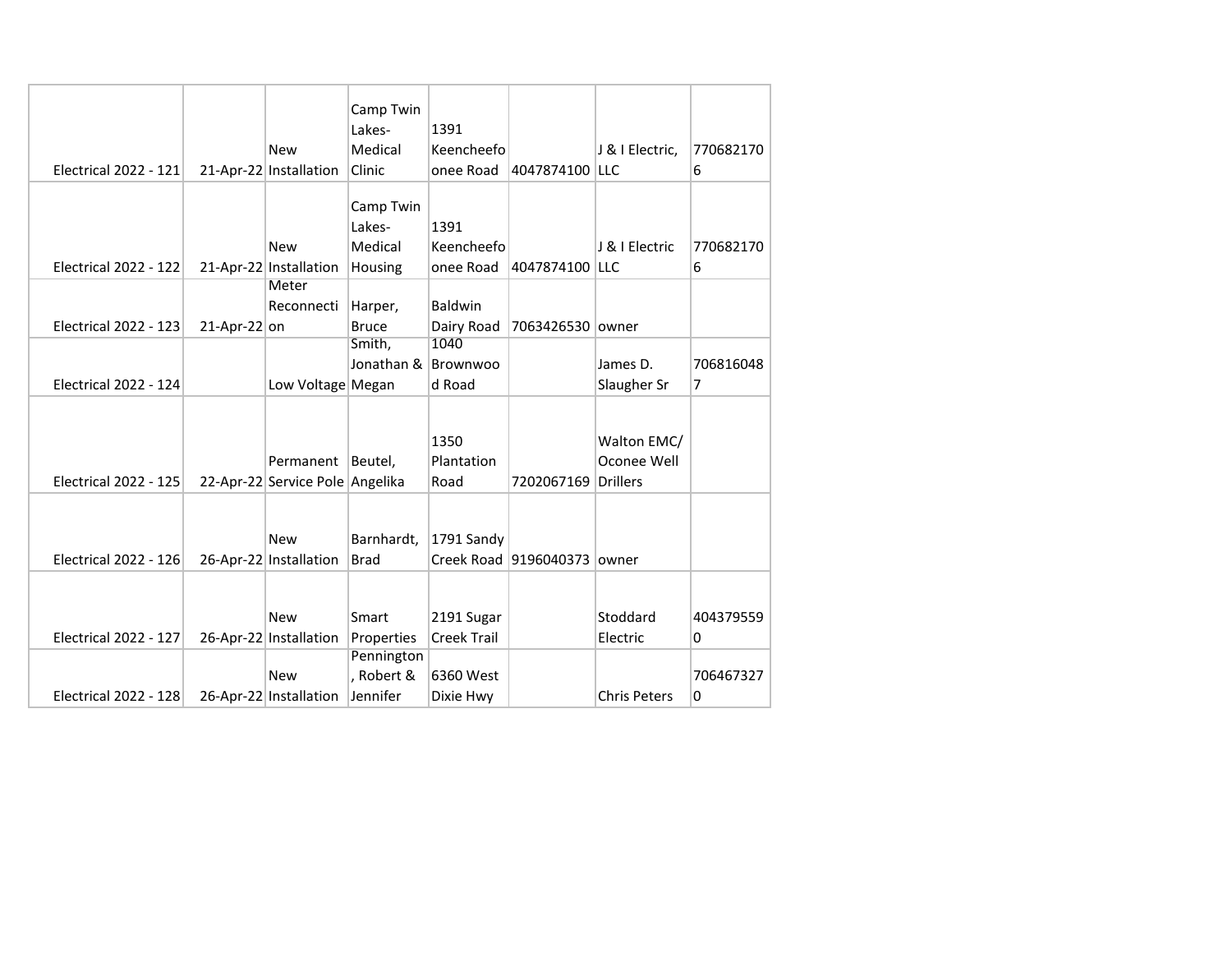HVAC

| 11 V A C        |                   |                        |                  |                    |                  |                    |             |
|-----------------|-------------------|------------------------|------------------|--------------------|------------------|--------------------|-------------|
|                 |                   |                        |                  |                    |                  |                    |             |
|                 |                   | Mechanical             |                  |                    |                  |                    |             |
|                 |                   | Consturctio            | Project          | Project            | Owners           | Contractors        | Contractors |
| Permit Number   | <b>Issue Date</b> | n Type                 | Name             | <b>Address</b>     | Phone            | Name               | Phone       |
|                 |                   |                        |                  | 1040               |                  |                    |             |
|                 |                   | Replaceme              | Merritt,         | Devon              |                  | Coolray/Kenn       | 770421840   |
| HVAC 2022 - 048 | $21-Mar-22$ nt    |                        | Edward           | <b>Drive</b>       | 7064742977       | eth Buwalda        | 0           |
|                 |                   |                        |                  |                    |                  |                    |             |
|                 |                   |                        |                  |                    |                  |                    |             |
|                 |                   | <b>New</b>             | Markey,          | 2191 Sugar         |                  |                    | 478454305   |
| HVAC 2022 - 051 |                   | 25-Mar-22 Installation | David            | <b>Creek Trail</b> | 7064742291 ACS   |                    | 9           |
|                 |                   |                        |                  | Prospect           |                  |                    |             |
|                 |                   | <b>New</b>             | Cromer,          | Road Tract         |                  | Lance White        | 404392204   |
| HVAC 2022 - 052 |                   | 30-Mar-22 Installation | Scott            | 11<br>2960         | 7705271477       | Heating & Air      | 8           |
|                 |                   | Duct Work              | Deaton,          | Bethany            |                  |                    |             |
|                 |                   |                        | Michael          | Road               | 6063043811 owner |                    |             |
| HVAC 2022 - 053 | 01-Apr-22 Only    |                        |                  | Seven              |                  | Lance White        |             |
|                 |                   | <b>New</b>             | Seabourn,        | Islands            |                  | Heating and        | 404392204   |
|                 |                   |                        | Jonathon         |                    |                  | Air                |             |
| HVAC 2022 - 054 |                   | 04-Apr-22 Installation |                  | Road               |                  |                    | 8           |
|                 |                   |                        |                  | 1100               |                  | Hallmark           |             |
|                 |                   | <b>New</b>             | Damianeas,       | Ponder             |                  | Heating &          | 404451656   |
| HVAC 2022 - 055 |                   | 04-Apr-22 Installation | Peter            | Pines Road         | 7064744305       | Cooling            | 5           |
|                 |                   |                        |                  |                    |                  |                    |             |
|                 |                   |                        |                  | 1391               |                  |                    |             |
|                 |                   | <b>New</b>             | Camp Twin        | Keencheefo         |                  | <b>Ace Comfert</b> | 706503495   |
| HVAC 2022 - 056 |                   | 06-Apr-22 Installation | Lakes            | onee Road          |                  | Mechanical         | 3           |
|                 |                   |                        | St Ives          |                    |                  |                    |             |
|                 |                   |                        | Builders-        | 1020               |                  |                    |             |
|                 |                   | <b>New</b>             | Windsor          | Windsor            |                  | Mayfield &         |             |
| HVAC 2022 - 057 |                   | 13-Apr-22 Installation | Creek            | Creek Way          | 6784582812       | Poole HVAC         |             |
|                 |                   |                        |                  | 1201               |                  |                    |             |
|                 |                   | <b>New</b>             |                  | Hawthorne          |                  | T & M              | 770914011   |
| HVAC 2022 - 058 |                   | 13-Apr-22 Installation | <b>DR Horton</b> | Circle             |                  | Heating & Air      | 1           |
|                 |                   |                        |                  |                    |                  |                    |             |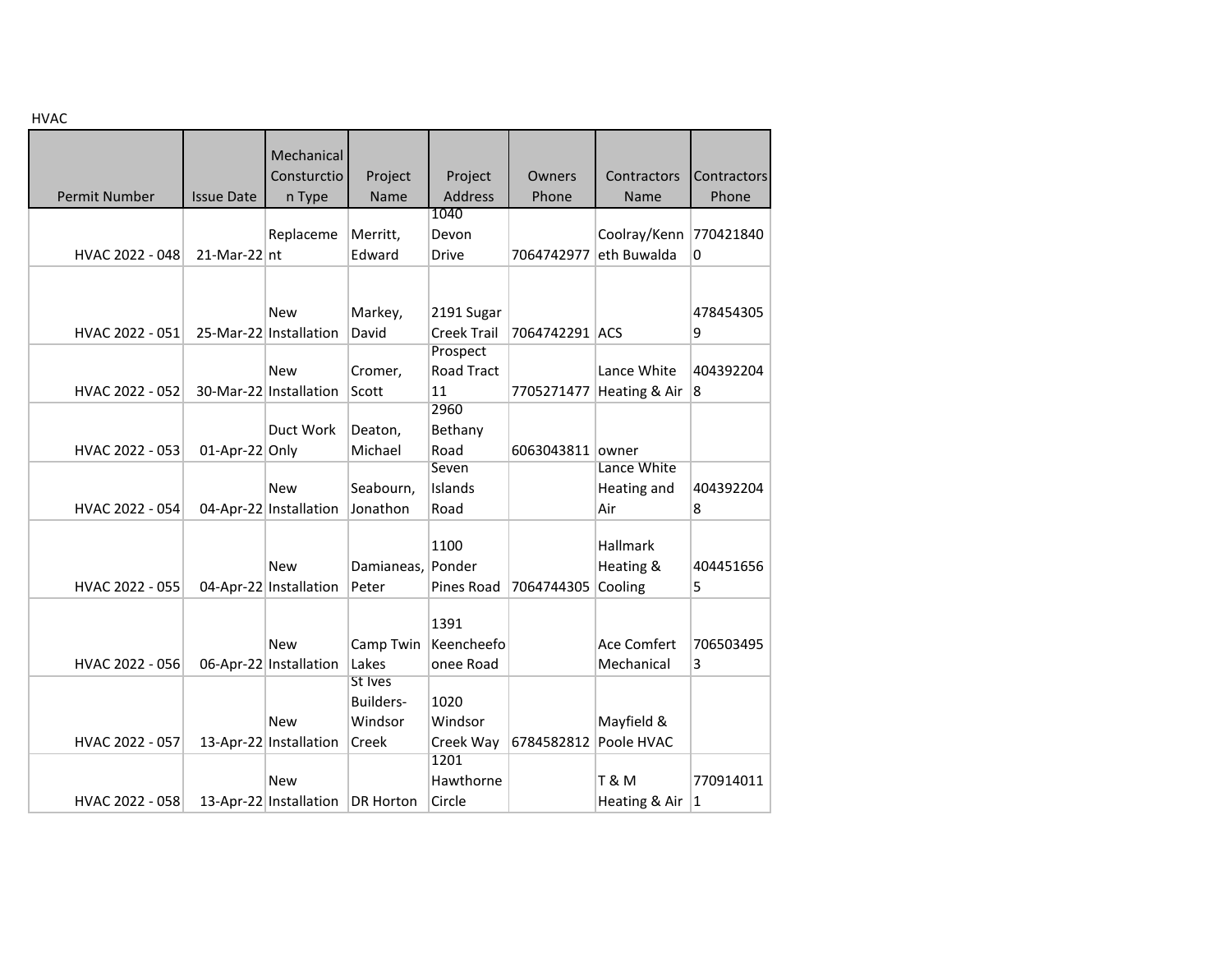|                 |                        |                  | 1045         |                        |               |             |
|-----------------|------------------------|------------------|--------------|------------------------|---------------|-------------|
|                 | <b>New</b>             |                  | Creekwood    |                        | T & M         | 770914011   |
| HVAC 2022 - 059 | 13-Apr-22 Installation | <b>DR Horton</b> | Circle       |                        | Heating & Air | $ 1\rangle$ |
|                 |                        |                  |              |                        |               |             |
|                 |                        |                  | 3511         |                        | Philip Helms- |             |
|                 | <b>New</b>             | Shamburge        | Bethany      | 678-618-               | Classic Air,  | 770-279-    |
| HVAC 2022 - 060 | 18-Apr-22 Installation | r                | Road         | 2671                   | Inc.          | 7844        |
|                 |                        |                  | 1161         |                        |               |             |
|                 | <b>New</b>             | Thompson,        | Medlock      |                        |               | 478454305   |
| HVAC 2022 - 062 | 19-Apr-22 Installation | Harry            | Road         | 7063182601 ACS         |               | 9           |
|                 |                        |                  | 1091         |                        |               |             |
|                 | <b>New</b>             | Bernard,         | McNair       |                        |               | 478454305   |
| HVAC 2022 - 063 | 19-Apr-22 Installation | Ryan             | Lane         | 7702311238 ACS         |               | 5           |
|                 |                        |                  |              |                        |               |             |
|                 |                        |                  | 1350         |                        | D & M Owens   |             |
|                 | <b>New</b>             |                  | Sailview     |                        | Comfort       | 770-652-    |
| HVAC 2022 - 064 | 20-Apr-22 Installation | Gunindi          | <b>Drive</b> |                        | Solutions     | 7984        |
|                 |                        |                  | 1291         |                        |               |             |
|                 | <b>New</b>             | Edalgo,          | Rehoboth     |                        | D & W Air     | 770788770   |
| HVAC 2022 - 065 | 21-Apr-22 Installation | Mike             | Road         |                        | Flow, Inc     | 0           |
|                 |                        |                  |              |                        |               |             |
|                 | <b>New</b>             | Slaughter,       | 306 West     |                        | D & W Air     | 770788770   |
| HVAC 2022 - 066 | 22-Apr-22 Installation | Allison          |              | Main Street 6783501129 | <b>Flow</b>   | 0           |
|                 |                        |                  | 1881         |                        |               |             |
|                 | <b>New</b>             | Rutledge         | Newborn      |                        |               | 770787695   |
| HVAC 2022 - 067 | 25-Apr-22 Installation | Retreat          | Road         |                        | Gregg Cowan   | 2           |
|                 |                        | Brown,           | 1401         |                        |               |             |
|                 | <b>New</b>             | Anthony &        | Grayson      |                        |               | 404-392-    |
| HVAC 2022 - 068 | 26-Apr-22 Installation | Mollie           | Pointe Dr    |                        | Lance White   | 2040        |

## Plumbing

|                                 | Occupancy |                   | Project     | Project        | Owners | <b>Contractors</b> | <b>Contractors</b> |
|---------------------------------|-----------|-------------------|-------------|----------------|--------|--------------------|--------------------|
| <b>Permit Number</b>            | Type      | <b>Issue Date</b> | <b>Name</b> | <b>Address</b> | Phone  | <b>Name</b>        | Phone              |
|                                 |           |                   |             |                |        |                    |                    |
|                                 |           |                   |             |                |        |                    |                    |
|                                 |           |                   | Richards,   | 3091 Indian    |        | <b>McCart</b>      | 770466105          |
| Plumbing 2022 - 078 Residential |           | 17-Mar-22 Robert  |             | Creek Road     |        | Plumbling          |                    |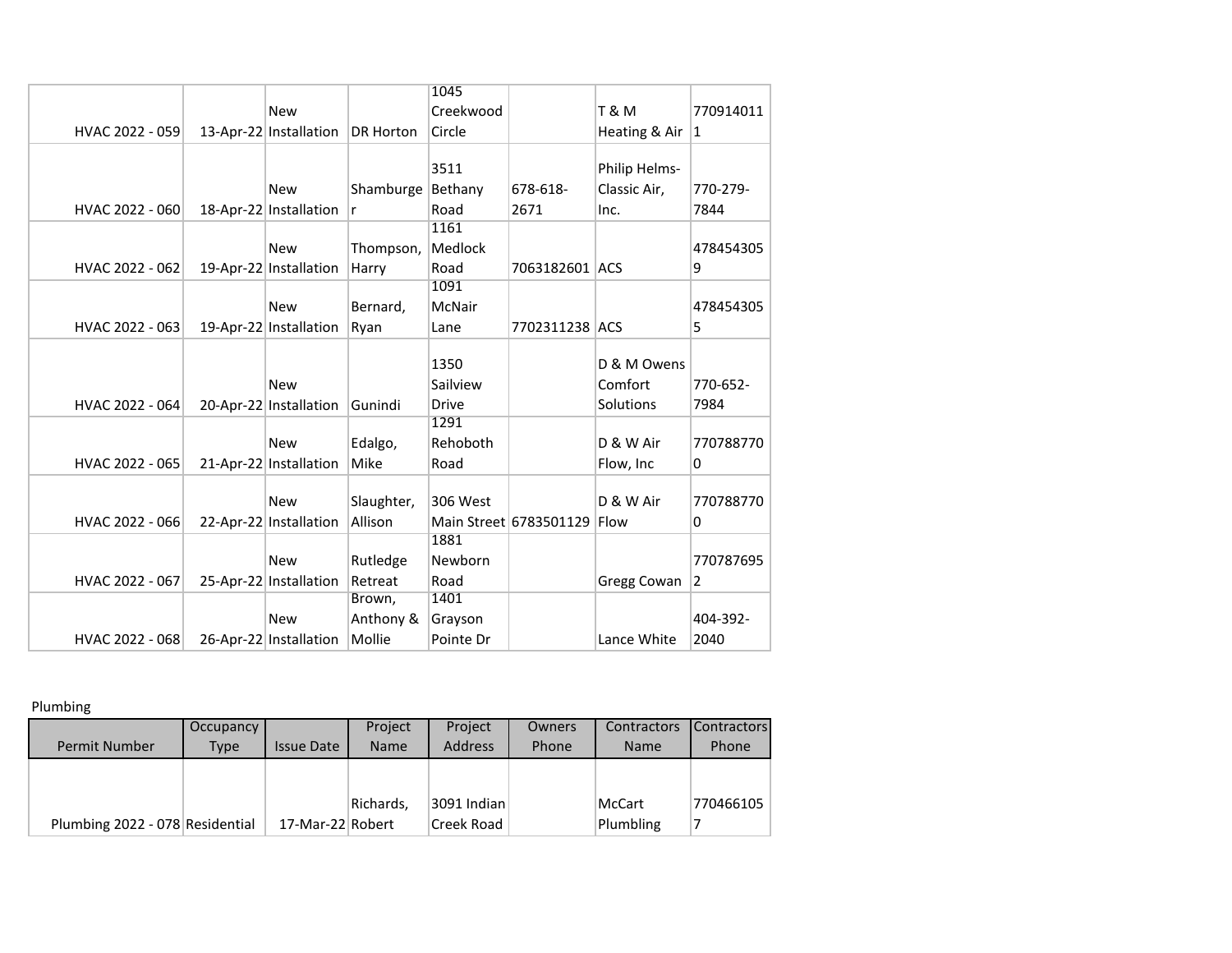|                                  |                    |                               | Lot 5                  |            |                   |                |
|----------------------------------|--------------------|-------------------------------|------------------------|------------|-------------------|----------------|
|                                  |                    | Fuller,                       | Prospect               |            |                   | 404392534      |
| Plumbing 2022 - 079 Residential  | 18-Mar-22 Jeremy   |                               | Road                   | 7708458937 | Aaron King        | $\overline{7}$ |
|                                  |                    |                               | 1701                   |            |                   |                |
|                                  |                    | Pope,                         | Launius                |            | <b>Blue Print</b> | 706-           |
| Plumbing 2022 - 080 Agricultural | 18-Mar-22 William  |                               | Road                   |            | Plumbing          | 3894508        |
|                                  |                    |                               | 2950                   |            |                   |                |
|                                  |                    | Rhoades,                      | Keenheefo              |            |                   |                |
| Plumbing 2022 - 081 Residential  | 08-Mar-22 Brad     |                               | onee Road              |            | Owner             |                |
|                                  |                    |                               |                        |            |                   |                |
|                                  |                    |                               | Green River 1051 White |            | Darrell Young     | 678-625-       |
| Plumbing 2022 - 082 Residential  | 21-Mar-22 Builders |                               | Oak Way                |            | Plumbing          | 7270           |
|                                  |                    |                               |                        |            |                   |                |
|                                  |                    |                               | Green River 1071 White |            | Darrell Young     | 678-625-       |
| Plumbing 2022 - 083 Residential  | 21-Mar-22 Builders |                               | Oak Way                |            | Plumbing          | 7270           |
|                                  |                    |                               | 2190                   |            |                   |                |
|                                  |                    | Reeves, Joe                   | Centennial             |            | <b>Todd Young</b> | 770860100      |
| Plumbing 2022 - 084 Residential  | 28-Mar-22 & Traci  |                               | Road                   |            | Plumbing Inc      | 5              |
|                                  |                    | Camp Twin                     |                        |            |                   |                |
|                                  |                    | Lakes-                        | 1391                   |            | McElroy           |                |
|                                  |                    | Admin.                        | Keencheefo             |            | Plumbing          | 706-543-       |
| Plumbing 2022 - 085              | 29-Mar-22 Building |                               | onee Road              |            | <b>Services</b>   | 8407           |
|                                  |                    |                               |                        |            |                   |                |
|                                  |                    |                               |                        |            |                   |                |
|                                  |                    | Camp Twin   1391              |                        |            | McElroy           |                |
|                                  |                    | Lakes-                        | Keencheefo             |            | Plumbing          | 706-543-       |
| Plumbing 2022 - 086              |                    | 29-Mar-22 Gymnasium onee Road |                        |            | <b>Services</b>   | 8407           |
|                                  |                    |                               |                        |            |                   |                |
|                                  |                    | Camp Twin                     |                        |            |                   |                |
|                                  |                    | Lakes Inc-                    | 1391                   |            |                   |                |
|                                  |                    | Medical                       | Keencheefo             |            | McLeroy           | 706543840      |
| Plumbing 2022 - 087 Business     | 29-Mar-22 Housing  |                               | onee Road              | 7065579070 | Plumbing          | $\overline{7}$ |
|                                  |                    |                               |                        |            |                   |                |
|                                  |                    |                               |                        |            |                   |                |
|                                  |                    | Camp Twin   1391              |                        |            | McElroy           |                |
|                                  |                    | Lakes-                        | Keencheefo             |            | Plumbing          | 706-543-       |
| Plumbing 2022 - 088              |                    | 29-Mar-22 Dining Hall         | onee Road              |            | Services          | 8407           |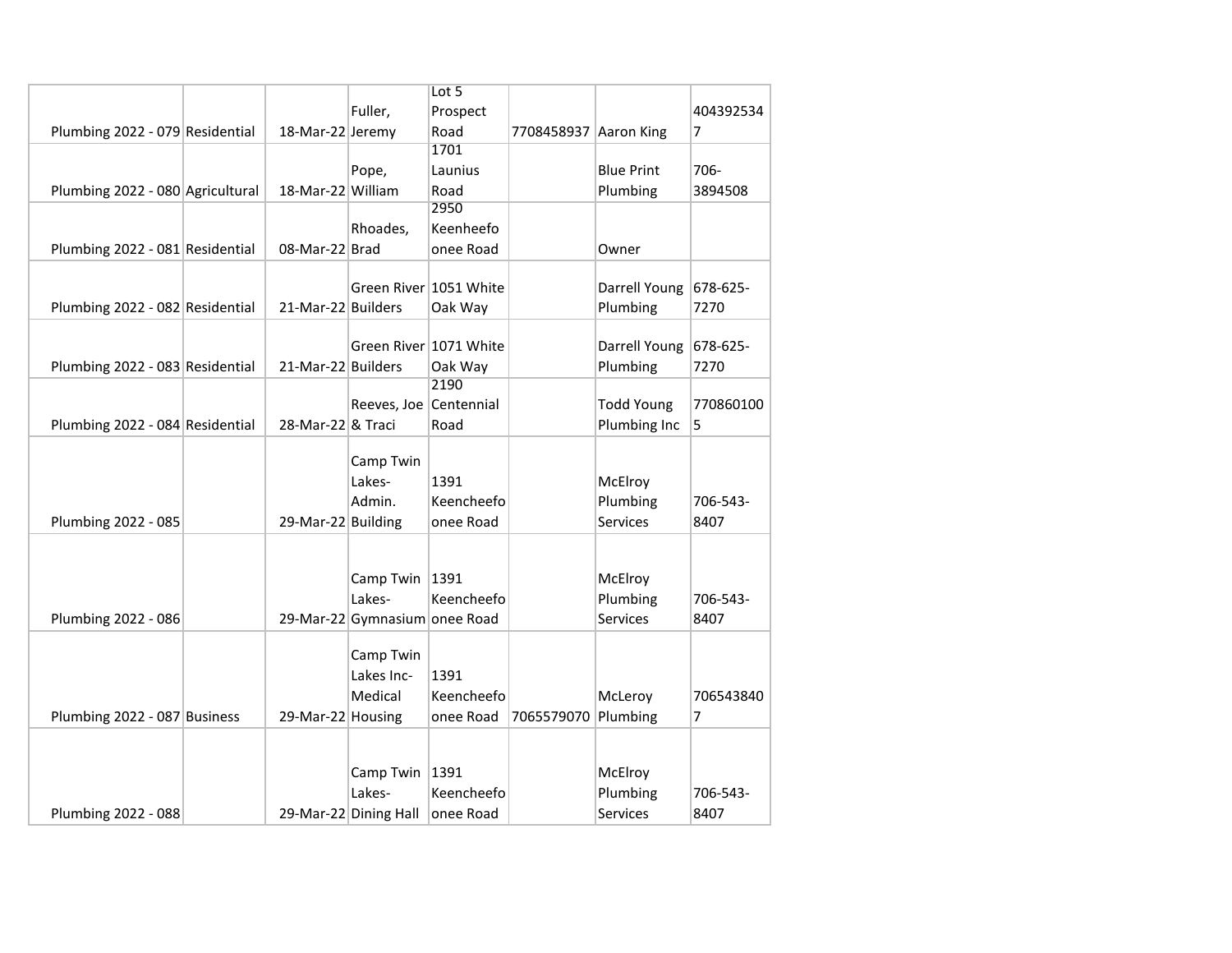|                                 |                        | Camp Twin          |                     |                                    |                          |           |
|---------------------------------|------------------------|--------------------|---------------------|------------------------------------|--------------------------|-----------|
|                                 |                        | Lakes-             | 1391                |                                    | McElroy                  |           |
|                                 |                        | Medical            | Keencheefo 706-557- |                                    | Plumbing                 | 706-543-  |
| Plumbing 2022 - 089             | 29-Mar-22 Clinic       |                    | onee Road           | 9070                               | <b>Services</b>          | 8407      |
|                                 |                        |                    |                     |                                    |                          |           |
|                                 |                        | Camp Twin          |                     |                                    |                          |           |
|                                 |                        | Lakes Inc-         | 1391                |                                    |                          |           |
|                                 |                        | Arts &             | Keenchefoo          |                                    | McLeroy                  | 706543840 |
| Plumbing 2022 - 090 Business    | 29-Mar-22 Crafts       |                    | nee Road            | 7065579070 Plumbing                |                          | 7         |
|                                 |                        |                    |                     |                                    |                          |           |
|                                 |                        | Camp Twin          |                     |                                    |                          |           |
|                                 |                        | Lakes Inc-         | 1391                |                                    |                          |           |
|                                 |                        | Creative           | Keenchefoo          |                                    | McLeroy                  | 706543840 |
| Plumbing 2022 - 091 Business    | 29-Mar-22 Arts         |                    | nee Road            | 7065579070 Plumbing                |                          | 7         |
|                                 |                        | Camp Twin          |                     |                                    |                          |           |
|                                 |                        | Lakes Inc-         | 1391                |                                    |                          |           |
|                                 |                        | <b>Staff Cabin</b> | Keenchefoo          |                                    | McLeroy                  | 706543840 |
| Plumbing 2022 - 092 Business    | 29-Mar-22 <sub>2</sub> |                    | nee Road            | 7065579070                         | Plumbing                 | 7         |
|                                 |                        |                    |                     |                                    |                          |           |
|                                 |                        | Camp Twin          |                     |                                    |                          |           |
|                                 |                        | Lakes Inc-         | 1391                |                                    |                          |           |
|                                 |                        | Staff Cabin        | Keenchefoo          |                                    | McLeroy                  | 706543840 |
| Plumbing 2022 - 093 Business    | 29-Mar-221             |                    | nee Road            | 7065579070 Plumbing                |                          | 7         |
|                                 |                        |                    | 7030                |                                    |                          |           |
|                                 |                        |                    | <b>Bostwick</b>     |                                    | C & S                    | 706425226 |
| Plumbing 2022 - 094 Residential | 29-Mar-22 Burns        |                    | Hwy                 |                                    | 7062482194 Plumbing Inc  | 6         |
|                                 |                        |                    | Prospect            |                                    |                          |           |
|                                 |                        | Cromer,            | <b>Road Tract</b>   |                                    |                          | 706318389 |
| Plumbing 2022 - 095 Residential | 30-Mar-22 Scott        |                    | 11                  |                                    | 7705271477 Chris Wilkins | 8         |
|                                 |                        |                    |                     |                                    |                          |           |
|                                 |                        |                    |                     |                                    |                          |           |
|                                 |                        | Gloria             | 1380 West           |                                    |                          | 706-717-  |
| Plumbing 2022 - 096 Residential | 30-Mar-22 Brown        |                    |                     | Main Street 7065577880 Randy Bryan |                          | 9408      |
|                                 |                        | <b>McPherson</b>   | McHenry             |                                    |                          | 706338450 |
| Plumbing 2022 - 097 Residential | $01$ -Apr-22, Dallas   |                    | Crossing            |                                    | Randy Hanley             | 8         |
|                                 |                        |                    | 2960                |                                    |                          |           |
|                                 |                        | Deaton,            | Bethany             |                                    |                          |           |
| Plumbing 2022 - 098 Residential | 01-Apr-22 Michael      |                    | Road                | 6063043811 owner                   |                          |           |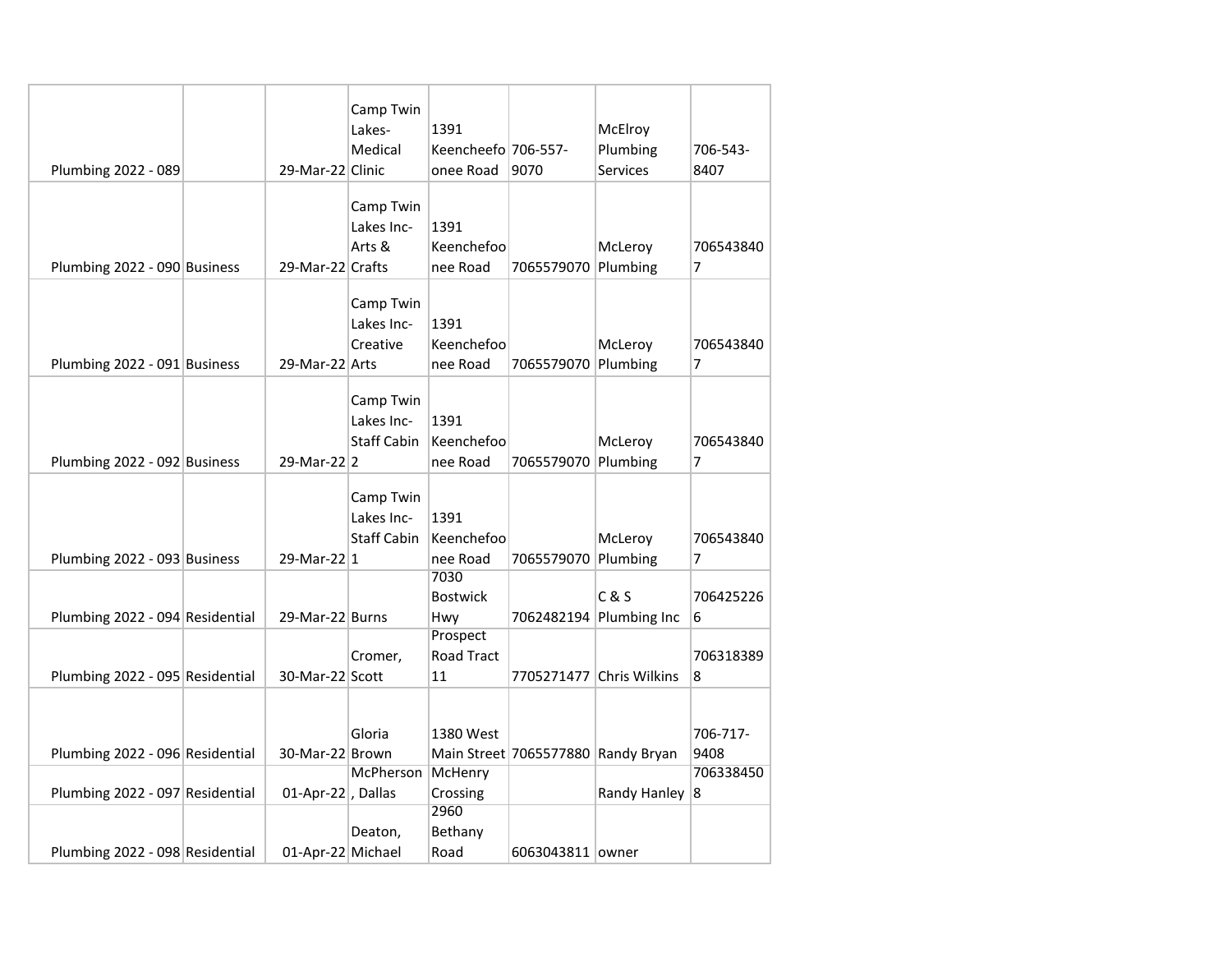|                                 |                   |                       | 2969       |            |                             |           |
|---------------------------------|-------------------|-----------------------|------------|------------|-----------------------------|-----------|
|                                 |                   | Williams,             | Doster     |            |                             | 678614774 |
| Plumbing 2022 - 099 Residential | 06-Apr-22 Whitney |                       | Road       |            | 7705975980 Cadle, John A. 9 |           |
|                                 |                   |                       | 1726       |            |                             |           |
|                                 |                   | Hernandez.            | Hestertown |            | <b>WYCO</b>                 | 770483856 |
| Plumbing 2022 - 100 Residential | 11-Apr-22 Carlos  |                       | Road       | 7068180862 | Plumbing LLC                | 4         |
|                                 |                   | Windsor               | 1020       |            |                             |           |
|                                 |                   | Creek-Lot             | Windsor    |            | X-Stream                    | 706-757-  |
| Plumbing 2022 - 101 Residential | 13-Apr-22 18      |                       | Creek way  |            | Plumbing, Inc. 0805         |           |
|                                 |                   |                       |            |            | Anthony                     |           |
|                                 |                   |                       | 6080 Dixie | 678-794-   | Wimpey                      | 770-285-  |
| Plumbing 2022 - 102 Residential |                   | 18-Apr-22 Wilke, Rick | Highway    | 5020       | Plumbing                    | 8372      |
|                                 |                   |                       | 1250       |            |                             |           |
|                                 |                   |                       | Hawthorne  |            | Northwest                   | 770-941-  |
| Plumbing 2022 - 103 Residential |                   | 19-Apr-22 DR Horton   | Circle     |            | Plumbing, Inc. 5421x2058    |           |
|                                 |                   |                       | 1070       |            |                             |           |
|                                 |                   |                       | Hawthorne  |            | Northwest                   | 770-941-  |
| Plumbing 2022 - 104 Residential |                   | 19-Apr-22 DR Horton   | Circle     |            | Plumbing, Inc. 5421x2058    |           |
|                                 |                   |                       | 1090       |            |                             |           |
|                                 |                   |                       | Hawthorne  |            | Northwest                   | 770-941-  |
| Plumbing 2022 - 105 Residential |                   | 19-Apr-22 DR Horton   | Circle     |            | Plumbing, Inc. 5421x2058    |           |
|                                 |                   |                       | 1150       |            |                             |           |
|                                 |                   |                       | Hawthorne  |            | Northwest                   | 770-941-  |
| Plumbing 2022 - 106 Residential |                   | 19-Apr-22 DR Horton   | Circle     |            | Plumbing, Inc. 5421x2058    |           |
|                                 |                   |                       | 1170       |            |                             |           |
|                                 |                   |                       | Hawthorne  |            | Northwest                   | 770-941-  |
| Plumbing 2022 - 107 Residential |                   | 19-Apr-22 DR Horton   | Circle     |            | Plumbing, Inc. 5421x2058    |           |
|                                 |                   |                       | 1190       |            |                             |           |
|                                 |                   |                       | Hawthorne  |            | Northwest                   | 770-941-  |
| Plumbing 2022 - 108 Residential |                   | 19-Apr-22 DR Horton   | Circle     |            | Plumbing, Inc. 5421x2058    |           |
|                                 |                   |                       | 1210       |            |                             |           |
|                                 |                   |                       | Hawthorne  |            | Northwest                   | 770-941-  |
| Plumbing 2022 - 109 Residential |                   | 19-Apr-22 DR Horton   | Circle     |            | Plumbing, Inc. 5421x2058    |           |
|                                 |                   |                       | 1220       |            |                             |           |
|                                 |                   |                       | Hawthorne  |            | Northwest                   | 770-941-  |
| Plumbing 2022 - 110 Residential |                   | 19-Apr-22 DR Horton   | Circle     |            | Plumbing, Inc. 5421x2058    |           |
|                                 |                   |                       | 1241       |            |                             |           |
|                                 |                   |                       | Hawthorne  |            | Northwest                   | 770-941-  |
| Plumbing 2022 - 111 Residential |                   | 19-Apr-22 DR Horton   | Circle     |            | Plumbing, Inc. 5421x2058    |           |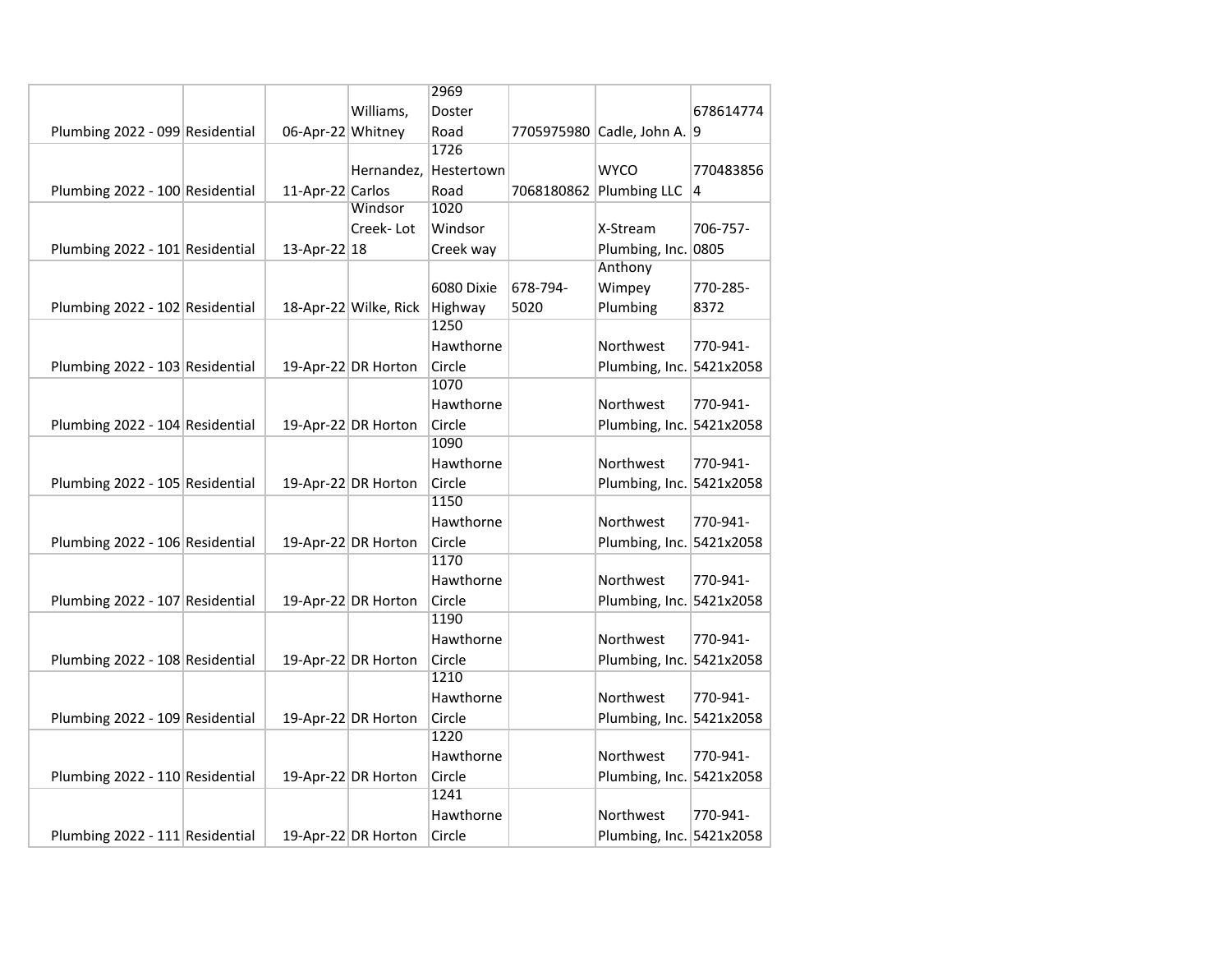|                                 |                        |                     | 1151               |                          |           |
|---------------------------------|------------------------|---------------------|--------------------|--------------------------|-----------|
|                                 |                        |                     | Hawthorne          | <b>Northwest</b>         | 770-941-  |
| Plumbing 2022 - 112 Residential |                        | 19-Apr-22 DR Horton | Circle             | Plumbing, Inc.           | 5421x2058 |
|                                 |                        |                     | 1141               |                          |           |
|                                 |                        |                     | Hawthorne          | <b>Northwest</b>         | 770-941-  |
| Plumbing 2022 - 113 Residential |                        | 19-Apr-22 DR Horton | Circle             | Plumbing, Inc. 5421x2058 |           |
|                                 |                        |                     | 1131               |                          |           |
|                                 |                        |                     | Hawthorne          | <b>Northwest</b>         | 770-941-  |
| Plumbing 2022 - 114 Residential |                        | 19-Apr-22 DR Horton | Circle             | Plumbing, Inc. 5421x2058 |           |
|                                 |                        |                     | Old                | <b>Hyde</b>              |           |
|                                 |                        | Rabern              | <b>Buckhead</b>    | Plumbing &               | 678283800 |
| Plumbing 2022 - 115 Residential | 19-Apr-22 Farm         |                     | Road               | Repair                   | 6         |
|                                 |                        |                     |                    |                          |           |
|                                 |                        |                     |                    |                          |           |
|                                 |                        | Markey,             | 2191 Sugar         | <b>McCart</b>            | 770466105 |
| Plumbing 2022 - 116 Residential | 19-Apr-22 David        |                     | <b>Creek Trail</b> | Plumbing                 | 7         |
|                                 |                        |                     | 1290               |                          |           |
|                                 |                        | Edalgo,             | Rehoboth           | Georgia Elite            | 404391167 |
| Plumbing 2022 - 117 Residential | 21-Apr-22 Mike         |                     | Road               | Plumbing                 | 9         |
|                                 |                        |                     | 1681               |                          |           |
|                                 |                        |                     | Apalachee          |                          |           |
|                                 |                        | Montgome            | Woods              | X-Stream                 | 706725080 |
| Plumbing 2022 - 119 Residential | 25-Apr-22 $ ry$ , Brad |                     | Trail              | Plumbing Inc             | 5         |

Pool

|                 |                   | Project                                | Project         | Owner         | Cost of         | Contractor         | Contractor   |
|-----------------|-------------------|----------------------------------------|-----------------|---------------|-----------------|--------------------|--------------|
| Permit Number   | <b>Issue Date</b> | <b>Name</b>                            | <b>Address</b>  | Phone         | Construction    | <b>Name</b>        | Phone        |
|                 |                   |                                        | 5231            |               |                 |                    |              |
|                 |                   | Mitchell,                              | <b>Bostwick</b> | $(770)$ 560-  |                 | Metro Pool         | $(404)$ 333- |
| Pool 2022 - 012 | 17-Mar-22 Zigmont |                                        | Hwy.            | 9987          |                 | \$0.00 and Patios  | 1752         |
|                 |                   |                                        | 2041            |               |                 | <b>Tiger Shark</b> |              |
|                 |                   |                                        | <b>Barrows</b>  | $(912) 662 -$ |                 | Pools & Spas       | $(678)$ 334- |
| Pool 2022 - 013 |                   | 21-Mar-22 Pike, Daniel Grove Road 2853 |                 |               | \$56,000.00 LLC |                    | 5377         |